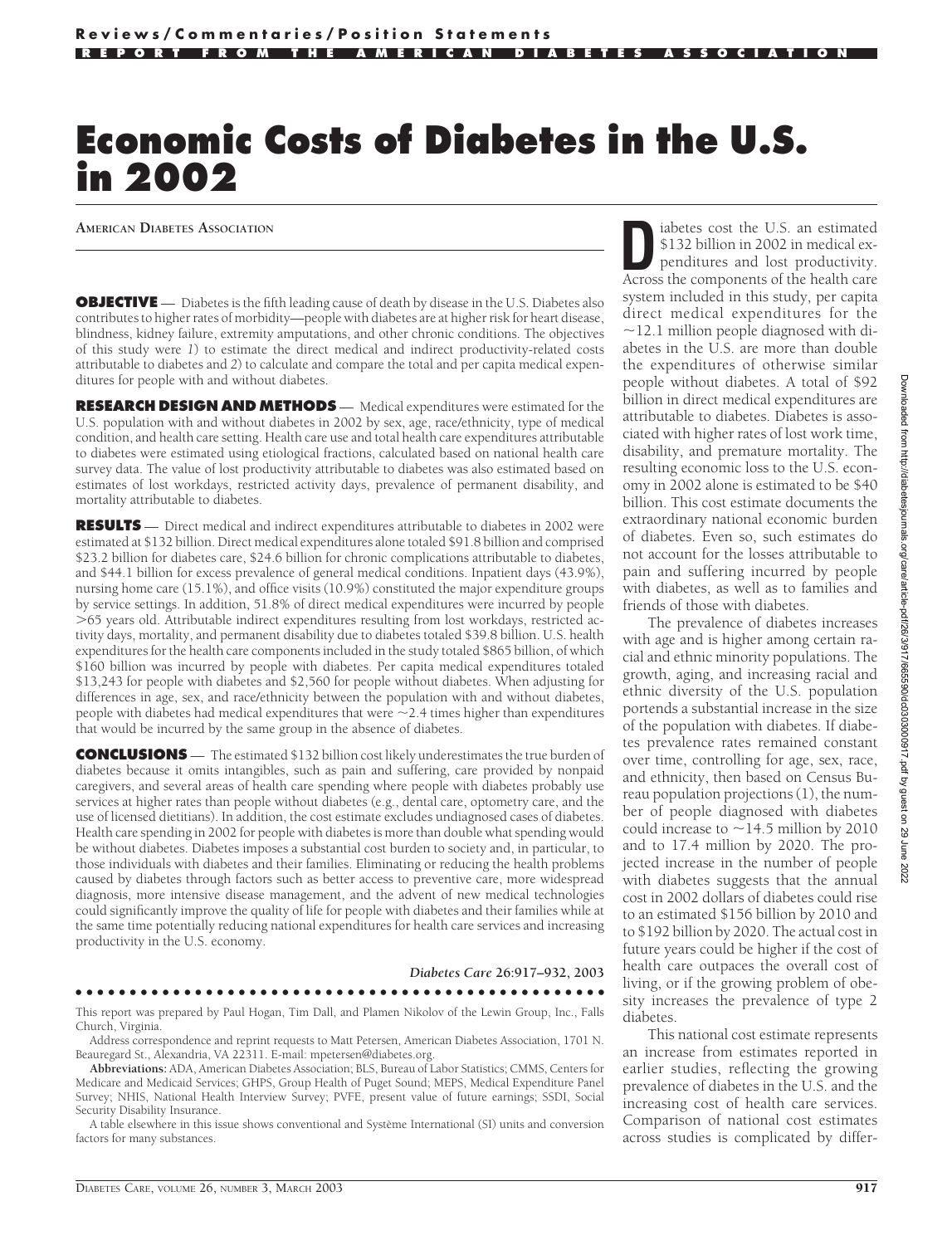ences in the cost components included in each study, the continuing growth and aging of the U.S. population, and changes over time in the cost of health care services. The previous American Diabetes Association (ADA) study on the cost of diabetes estimated the national cost of diabetes in 1997 to be \$98 billion (2).

Documenting the national economic impact of diabetes can inform priority setting in health care research and delivery, including prevention, diagnosis, and treatment of diabetes.

Unless specifically noted, this study uses prevalence-based cost-of-illness methods similar to the approach used by ADA (2,3). The following is an overview of the research design and methods used for this study, a discussion of important findings, and a summary of the implications of these findings, limitations of the study, and suggestions for future research.

# **RESEARCH DESIGN AND**

**METHODS** — The approach used to estimate the cost of diabetes follows, to the extent possible, the approach used in previous studies of the cost of diabetes and, in particular, ADA's previous cost estimate (2). This approach has found acceptance in the general cost-of-disease literature. Deviations from the approach used previously by ADA (2) are noted and occur in some instances when the exact approach used in the earlier study could not be determined or when new data sources and analytical tools enable improvements to past approaches. Below is a summary of the approach used to estimate *1*) the size of the population with diabetes, *2*) health care use and total health care expenditures attributable to diabetes, and *3*) the value of lost productivity attributable to diabetes.

#### Estimating the size of the population with diabetes

This national cost estimate is based on an estimate of 12.1 million people in the U.S. in 2002 who have been diagnosed with diabetes. This estimate of the magnitude of the diabetic population represents an increase of 1 million (9%) from year 2000 estimates and an increase of 1.8 million (17%) from year 1997 estimates. Based on results from the 2000 Census, it appears that during the period of 1990–2000, the U.S. population grew faster than projected by the Census Bureau. (The actual

U.S. population in 2000, based on the 2000 Census, exceeded the Census Bureau's pre-2000 projections of the U.S. population in 2000 by  $\sim$  6.8 million individuals [or 2.4% of the total population]. One implication is that pre-2000 estimates of the number of people with diabetes in the U.S. were biased downward because the sample weights used in surveys such as the National Health Interview Survey (NHIS) were based on Census Bureau population estimates.) It is based on self-reported prevalence of diabetes only; therefore, it does not account for the considerable number of people with diabetes who are unaware that they have the disease or do not report it. Indeed, the ADA estimates that as many as one-third of people with diabetes are unaware that they have the disease. Further, this estimate excludes women with gestational diabetes.

This cost estimate is based on prevalence rates derived from the combined 1998, 1999, and 2000 files of the NHIS. Combining 3 years' worth of NHIS files created larger samples with which to estimate separate prevalence rates for each of 12 age-groups by sex and by four race/ ethnicity designations. (The 12 age categories are 0–17, 18–24, 25–29, 30–34, 35–39, 40–44, 45–49, 50–54, 55–59, 60–64, 65–69, and  $\geq$  70 years. The four race/ethnicity categories are Hispanic, non-Hispanic white, non-Hispanic black, and non-Hispanic other.)

The NHIS collects data on  $\sim$ 43,000 households of more than 106,000 people annually. The combined files for 1998– 2000 create a sample of more than 320,000 people. People with diabetes are identified using the survey question that asks whether the survey participant has been told by a doctor that he or she has diabetes (other than gestational diabetes). Responses to the question are coded as "yes," "no," "borderline," and "no response." People responding "yes" are coded as having diabetes. People responding "borderline" are not counted as having diabetes in this analysis.

As shown in Figs. 1 and 2, diabetes prevalence rates increase with age. Prevalence rates vary substantially by race and ethnicity. They are higher for Hispanics and non-Hispanic blacks than for non-Hispanic whites. Furthermore, the rates for other populations (i.e., Asian Americans, American Indians, Pacific Islanders, etc.) are similar to those of non-Hispanic whites among females but are higher than the rates for non-Hispanic whites among males.

Applying these prevalence rates to the size of the U.S. population in each demographic group, as determined by the 2000 Census and projected to 2002 using Census Bureau estimates, produced the estimate of 12.1 million people diagnosed with diabetes.

If diabetes prevalence rates within a demographic group remained constant over time, then, based on Census Bureau population projections (1), the size of the population with diabetes will grow to  $\sim$ 14.5 million by 2010 and to 17.4 million by 2020 (Table 1). Whereas the U.S. population is projected to increase by  $\sim$ 17% between 2002 and 2020, the size of the population diagnosed with diabetes is projected to increase by 44% due, in large part, to the increase in the size of the elderly population and the increasing racial and ethnic diversity of the U.S. population. Changing demographic characteristics will contribute to an increase in the overall prevalence rate for diagnosed cases of diabetes from 4.2% in 2002 to a projected 5.2% in 2020.

The number of Hispanics and other minority populations diagnosed with diabetes is projected to double between 2002 and 2020, whereas the number of non-Hispanic blacks and non-Hispanic whites diagnosed with diabetes is projected to increase by 50 and 27%, respectively.

Although there is no projected increase in the total number of people under age 45 years diagnosed with diabetes between 2002 and 2020, the projected increases for populations aged 45–64 and  $\geq$ 65 years are 48 and 56%, respectively.

#### Health resource use attributable to diabetes

In addition to receiving health care services for medical conditions directly related to diabetes, people with diabetes are at greater risk for neurological disease, peripheral vascular disease, cardiovascular disease, renal disease, endocrine/ metabolic complications, ophthalmic disease, and other chronic complications compared with individuals without diabetes. A portion of health care use associated with these medical conditions is attributable to diabetes.

The general principle for estimating the cost of diabetes in this analysis is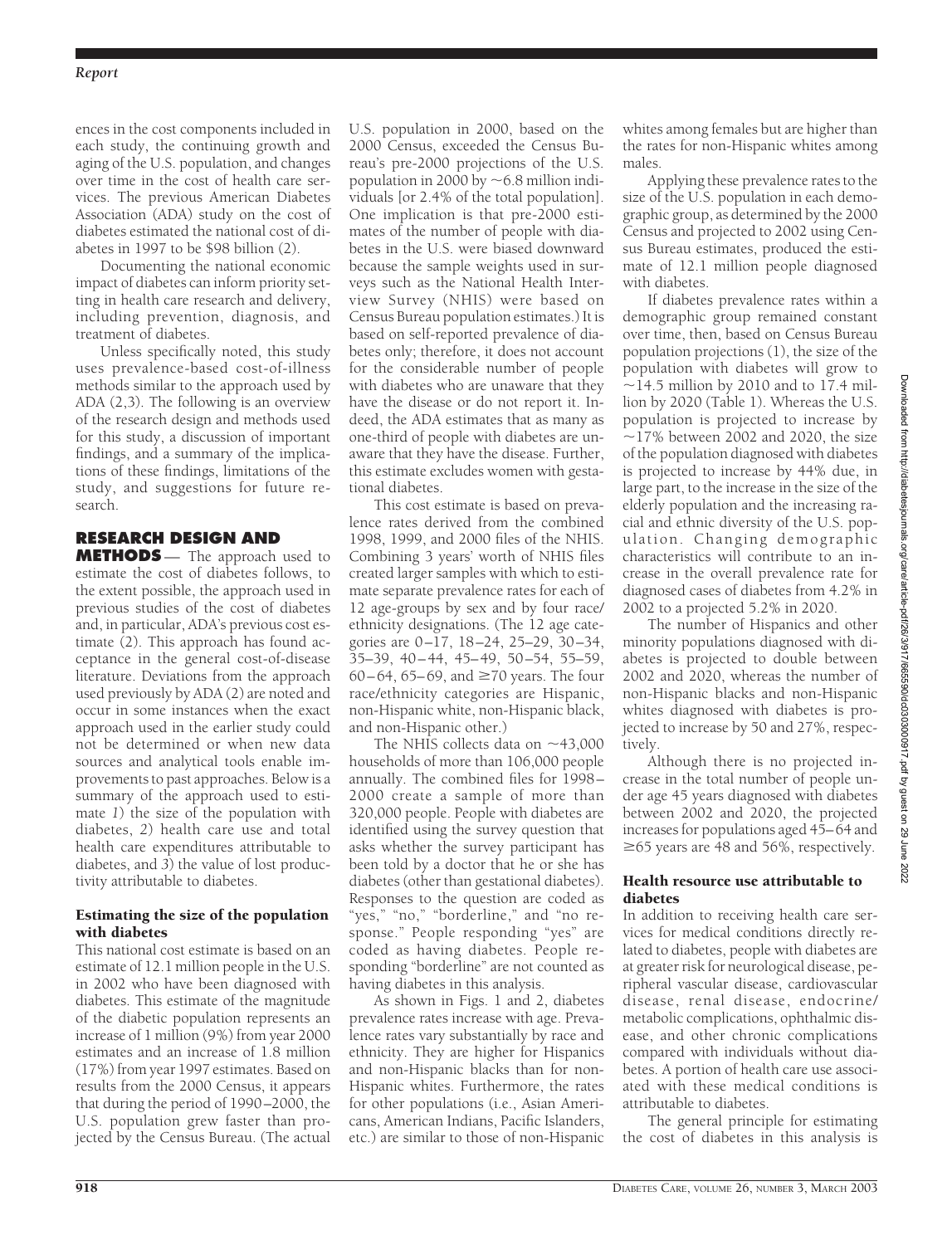

N Hispanic ■ Non-Hispanic Black EOther □ Non-Hispanic White Z Total

Figure 1—*Proportion of female population with confirmed diabetes in 2002.*

straightforward. Health care use attributable to diabetes is determined by a comparison of the health care use patterns of individuals with and without diabetes, controlling for differences between the two populations in demographic characteristics that are potentially correlated with the use of health care services (e.g., age, sex, and race/ethnicity).

Three limitations of the source data, however, increase the complexity of the analysis design and calculations. These limitations are *1*) absence of a single data source for all estimates, *2*) small sample sizes for some items of interest, and *3*) underreporting of diabetes as a comorbidity. The implications of these limitations and how we have addressed these limitations are summarized below.

● No single source of data. Because no single data source representative of the U.S. population contains all of the information necessary to estimate the health care cost of diabetes, it is necessary to draw upon multiple data sources. Among some of these sources are differences in definitions for identifying people with diabetes and differences in levels of detail to categorize types of patient visits. One source of complete data required to estimate direct medical expenditures attributable to diabetes is claims from Group Health of Puget Sound (GHPS). This data source contains a diabetic flag in a disease registry, but the GHPS sample might not be representative of health care use patterns and costs for the entire U.S. population. The Medical Expenditure Panel Survey (MEPS) is closest to a single, nationally representative source of data in that it *1*) identifies people with diabetes-related conditions, *2*) measures health care use, and *3*) provides cost information. However, MEPS is limited by the small sample size.

● Small sample sizes for some items of interests. Disaggregating the U.S. population by age, sex, race, and ethnicity requires relatively large sample sizes to obtain reliable estimates of differences in use patterns by diabetes status when analyzing specific medical conditions associated with diabetes. The number

of identified people with diabetes who participated in the most recent MEPS is insufficient to obtain reliable estimates of health care use for some chronic complications associated with diabetes and in some health care settings. The use of alternative data sources, such as the National Ambulatory Medical Care Survey, increases sample size but is hindered by the third major limitation underreporting of diabetes as a comorbidity.

Underreporting of diabetes as a comorbidity. The literature reports that there is significant underreporting of diabetes as a comorbidity in health care databases. Unless the attending physician lists diabetes as a comorbidity on the patient's medical record, the health care services provided to that patient are not linked to diabetes. Sources such as GHPS and MEPS allow one to identify whether a person has been diagnosed with diabetes but, as discussed above, their representativeness is often questioned (in the case of GHPS) or they have insufficient sample size.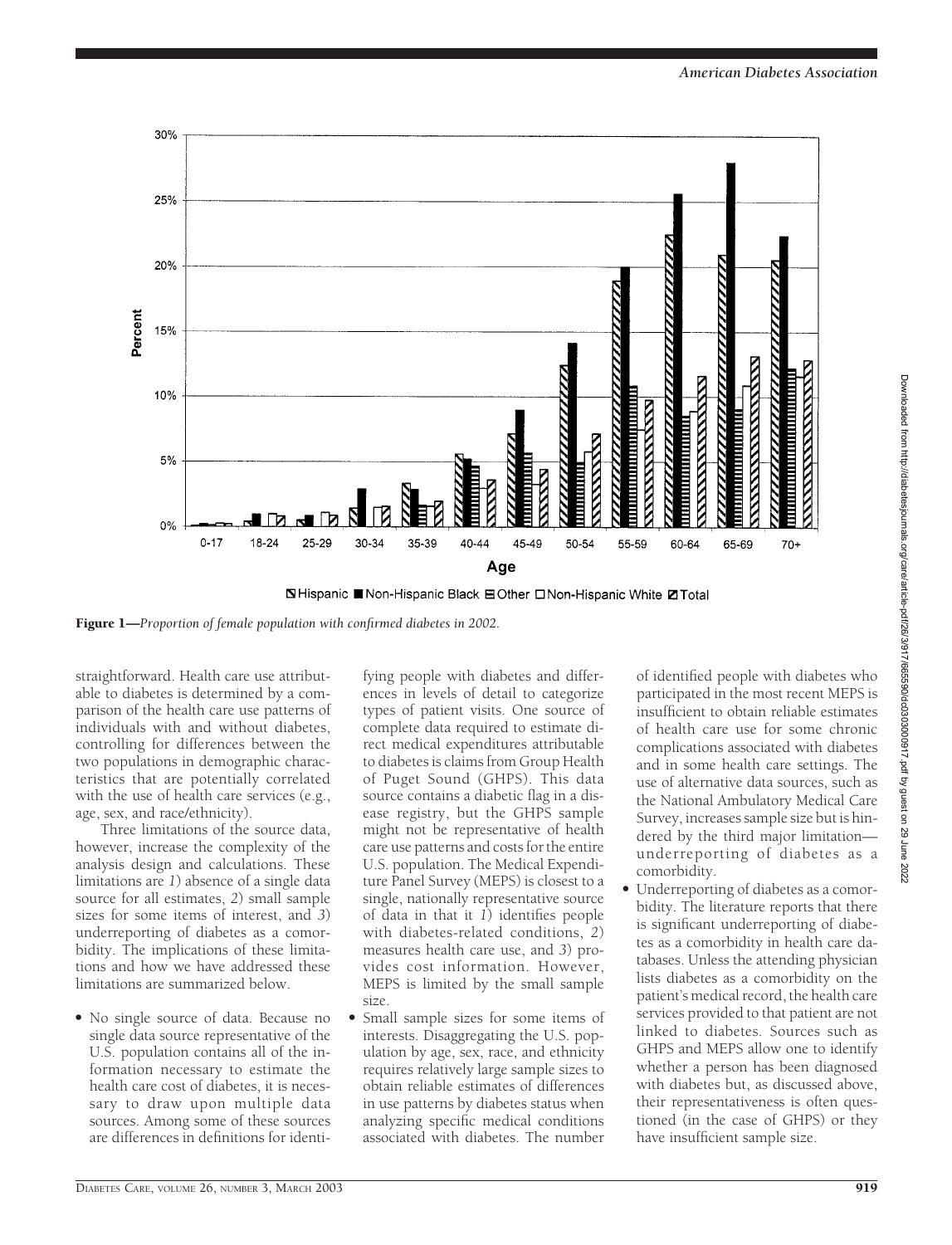



NHispanic ■Non-Hispanic Black ■Other □Non-Hispanic White Z Total

Figure 2—*Proportion of male population with confirmed diabetes in 2002.*

These data limitations are addressed as follows. First, the study uses an eclectic approach that combines findings from empirical analysis of multiple data sources with findings reported in the literature. Second, for several national surveys completed annually, multiple years' worth of data are pooled to increase sample size. Third, similar to previous studies, this study uses an attributable risk methodology to estimate use of health care services that can be attributed to diabetes.

The attributable risk methodology estimates the odds of having a particular medical condition by diabetes status, then combines these odds with estimates of the proportion of the population with diabetes to calculate an etiological fraction. The etiological fraction represents an estimate of the proportion of health care services for a particular medical condition that is attributable to diabetes. The etiological fraction is calculated based on the following:

$$
E_i = \frac{P \times (R_i - 1)}{P \times (R_i - 1) + 1}
$$

where  $E_i$  is the fraction of health care use for medical condition *"i"* that is attributable to diabetes, *P* represents the diabetes prevalence rate, and *Ri* is the relative risk of disease *i* (i.e., the odds ratio) for people

with diabetes compared with people without diabetes.

Combining odds ratios estimated using the MEPS with diabetes prevalence rates estimated using the NHIS creates

| Table 1-Projections of the U.S. population diagnosed with diabetes (in millions) |  |  |  |
|----------------------------------------------------------------------------------|--|--|--|
|                                                                                  |  |  |  |

|                                  | 2002    | 2010 | 2020 | % Increase from<br>2002 to 2020 |
|----------------------------------|---------|------|------|---------------------------------|
| Total population                 | 288     | 307  | 335  | 17                              |
| Diagnosed with diabetes          | 12.1    | 14.5 | 17.4 | 44                              |
| Overall diabetes prevalence rate | $4.2\%$ | 4.7% | 5.2% | 24                              |
| Race/ethnicity                   |         |      |      |                                 |
| Hispanic                         | 1.4     | 2.0  | 2.9  | 107                             |
| Non-Hispanic white               | 8.1     | 9.1  | 10.3 | 27                              |
| Non-Hispanic black               | 2.0     | 2.5  | 3.0  | 50                              |
| Non-Hispanic other               | 0.6     | 0.9  | 1.2  | 100                             |
| <b>Sex</b>                       |         |      |      |                                 |
| M                                | 5.8     | 7.1  | 8.6  | 48                              |
| F                                | 6.3     | 7.4  | 8.8  | 40                              |
| Age (years)                      |         |      |      |                                 |
| $<$ 45                           | 2.1     | 2.0  | 2.1  | 0                               |
| $45 - 64$                        | 5.2     | 7.0  | 7.7  | 48                              |
| $\geq 65$                        | 4.8     | 5.5  | 7.5  | 56                              |

Census Bureau (1) population projections adjusted using calibration factors that align Census Bureau projections for the year 2000 with actual Census 2000 counts.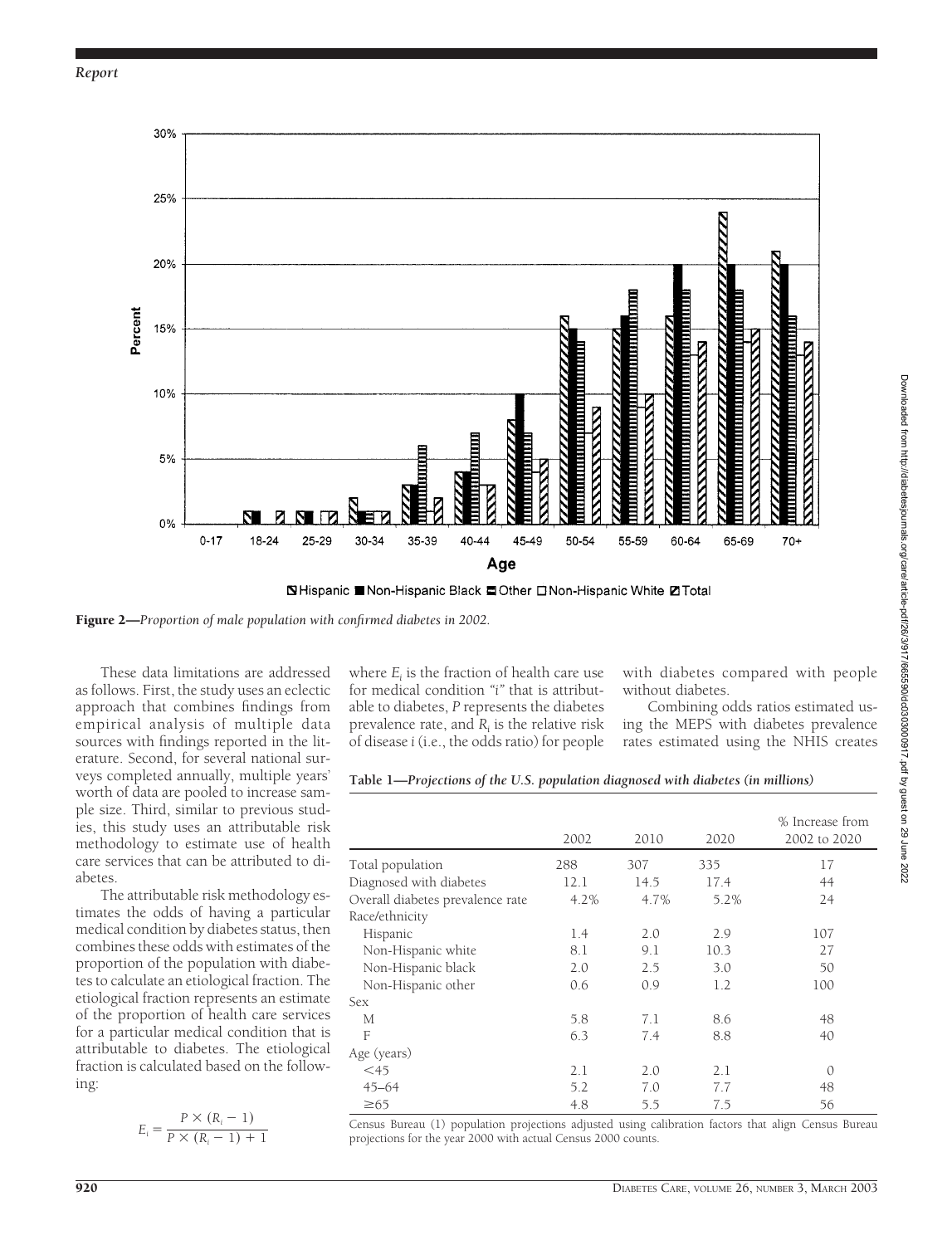

Figure 3—*Etiological fractions, adjusted for race/ethnicity, sex, and finer age-groupings. CVD, cardiovascular disease; GMC, general medical conditions; PVD, peripheral vascular disease; OCC, other chronic complications.*

separate etiological fractions for the medical conditions listed in Fig. 3 for each demographic group modeled. This figure combines etiological fractions across the 12 age-groups by race/ethnicity and sex to present etiological fractions for the population aged  $\leq$ 45, 45–64, and  $\geq$ 65 years. The etiological fractions vary substantially by age to reflect the changing prevalence of diabetes and differences in the prevalence of specific medical conditions by age. For example, for the populations aged  $\leq$ 45, 45–64, and  $\geq$ 65 years, the proportions of all health care use associated with neurological disease that is attributable to diabetes are 6, 10, and 5%, respectively. The medical condition with the highest etiological fractions is cardiovascular disease, where the proportions of all health care visits attributable to diabetes for individuals aged  $\leq$ 45, 45–64, and  $\geq$ 65 years are 16, 20, and 17%, respectively.

Although not reported here, the etiological fractions vary substantially by race and ethnicity, with the fractions generally higher for Hispanics and non-whites compared with non-Hispanic whites. This finding is consistent with past research that shows ethnic disparities in both diabetes prevalence rates and the rates of diabetic complications (4).

Table 2 summarizes the data sources used to analyze each component of the cost analysis and summarizes the unit cost estimates. Sources of health care use data include the 1998–2000 files of the National Ambulatory Medical Care Survey, the 1998–2000 files of the National Hospital Ambulatory Medical Care Survey, the 1999 National Inpatient Sample, the 1999 National Nursing Home Survey, and the 1998 and 2000 files of the National Home and Hospice Care Survey.

For each of these files, the primary diagnosis is used to classify the health care visit (or inpatient day) into one of nine medical condition classifications: *1*) diabetes without complications, *2*) one of the seven chronic medical conditions above

(i.e., neurological disease, peripheral vascular disease, cardiovascular disease, renal disease, endocrine/metabolic complications, ophthalmic disease, and other chronic complications), or *3*) neither *1*) nor *2*), in which case the visit is classified as a "general medical condition." (See the APPENDIX for a list of diagnosis codes used to categorize visits and hospital inpatient days by medical condition.)

Health care use rates for each of the nine conditions in each health delivery setting are estimated by patient age, sex, and race/ethnicity. Combining these use rates with etiological fractions and estimates of population size for each demographic group produces national estimates of health care use attributable to diabetes for each medical condition.

The 1998 MEPS is the primary source for most estimates of the per-unit price of health care services. Price estimates are based on actual payment for services, not charges. Price estimates from other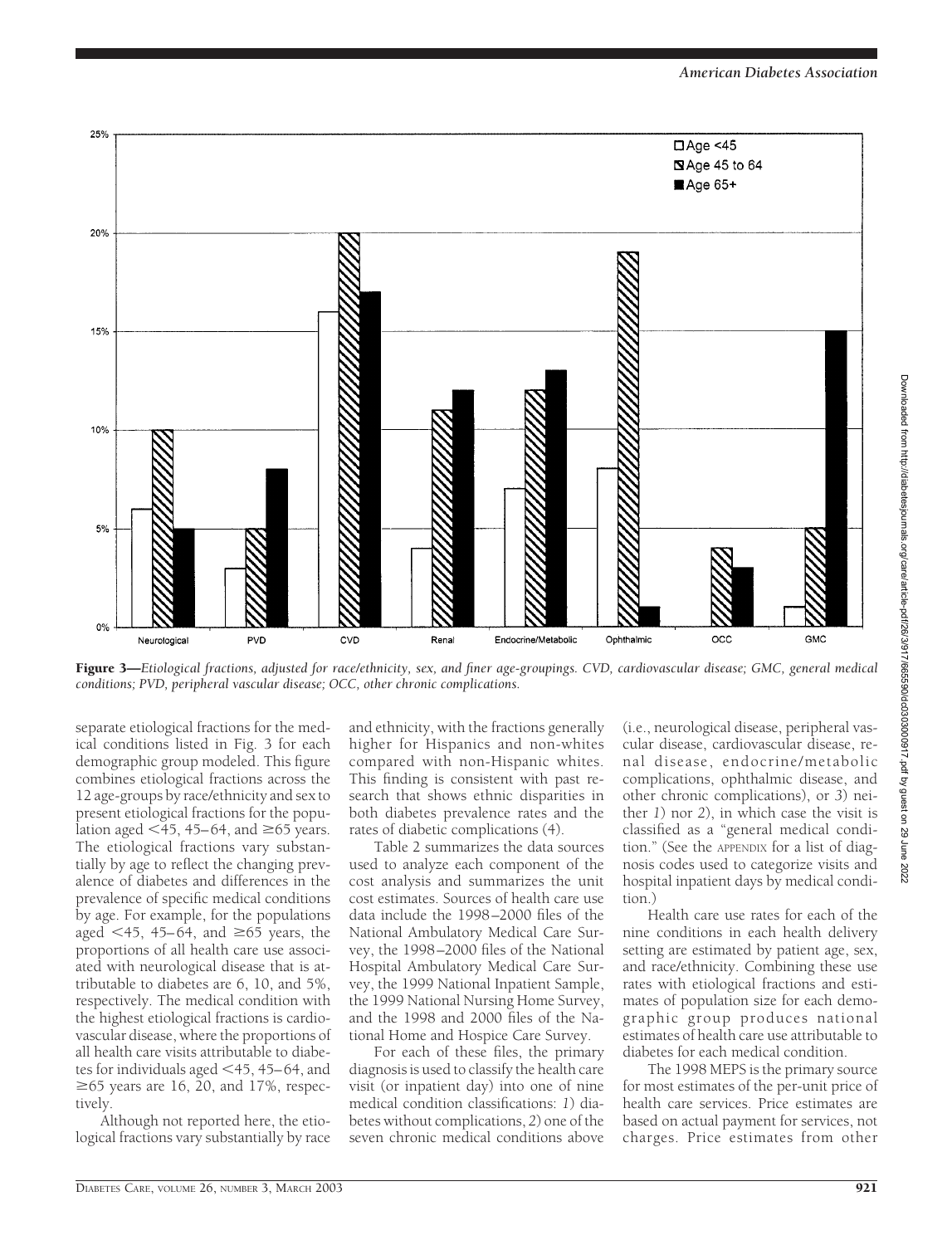| Table 2-Source of health resource use and price estimates |  |  |  |
|-----------------------------------------------------------|--|--|--|
|                                                           |  |  |  |

| Cost component                                                                                                                             | Source of use data                                                                                                                    | Source of price data                                                                                                                | Unit price<br>(2002 dollars) |
|--------------------------------------------------------------------------------------------------------------------------------------------|---------------------------------------------------------------------------------------------------------------------------------------|-------------------------------------------------------------------------------------------------------------------------------------|------------------------------|
| Institutional care                                                                                                                         |                                                                                                                                       |                                                                                                                                     |                              |
| Hospital day                                                                                                                               | 1999 NIS                                                                                                                              | 1998 MEPS                                                                                                                           | 2,385                        |
| Nursing home day                                                                                                                           | <b>1999 NNHS</b>                                                                                                                      | Kiplinger (5)                                                                                                                       | 169                          |
| Outpatient care                                                                                                                            |                                                                                                                                       |                                                                                                                                     |                              |
| Office-based physician encounter                                                                                                           | 1998-2000 NAMCS                                                                                                                       | <b>1998 MEPS</b>                                                                                                                    | 160                          |
| Emergency department visit                                                                                                                 | 1998-2000 NHAMCS                                                                                                                      | <b>1998 MEPS</b>                                                                                                                    | 452                          |
| Ambulance service                                                                                                                          | 1998-2000 NHAMCS                                                                                                                      | <b>AAA</b>                                                                                                                          | 247*                         |
| Hospital outpatient and free-standing<br>ambulatory surgical center visit                                                                  | 1998-2000 NHAMCS                                                                                                                      | <b>1998 MEPS</b>                                                                                                                    | 561                          |
| Outpatient medication                                                                                                                      | 1998-2000 NAMCS,<br>1998-2000 NHAMCS                                                                                                  | 1998 MEPS                                                                                                                           | 47                           |
| Home health visit                                                                                                                          | 1998, 2000 NHHCS,<br>1998-2000 NHIS                                                                                                   | 1998 MEPS                                                                                                                           | 89                           |
| Hospice care day                                                                                                                           | 1998, 2000 NHHCS                                                                                                                      | Hospice Association of<br>America (6)                                                                                               | 107                          |
| Indirect costs                                                                                                                             |                                                                                                                                       |                                                                                                                                     |                              |
| Lost workday                                                                                                                               | 1998-2000 NHIS                                                                                                                        | <b>BLS</b>                                                                                                                          | 168†                         |
| Restricted activity day                                                                                                                    | 1998-2000 NHIS                                                                                                                        | <b>BLS</b>                                                                                                                          | 67†                          |
| Premature mortality (lost lifetime                                                                                                         | Social Security                                                                                                                       | <b>BLS</b>                                                                                                                          | 116,928†                     |
| earnings)                                                                                                                                  | Administration (7)                                                                                                                    |                                                                                                                                     |                              |
| Permanent disability (lost annual<br>earnings)                                                                                             | 2002 Social Security<br>Administration Data (8)                                                                                       | <b>BLS</b>                                                                                                                          | 42,462#                      |
| Supplies                                                                                                                                   |                                                                                                                                       |                                                                                                                                     |                              |
| Insulin use (supplies include glucose<br>monitoring supplies, insulin<br>delivery supplies, and insulin) and<br>average annual cost of use | 1998-2000 NHIS, 2002<br>The Source<br>Prescription Audit,<br>LifeClinic $(9, 10)$ ,<br>Fertig et al. (11), Frost<br>and Sullivan (12) | 2002 Red Book (13), 2002<br>The Source Prescription<br>Audit, Scott-Levin, 2002<br>AllegroMedical et al. (14),<br>2002 MiniMed (15) | 1,778‡                       |
| Use of oral agents and average annual<br>cost of use                                                                                       | 1998-2000 NHIS, Luna<br>and Feinglos (16),<br>2002 The Source<br>Prescription Audit,<br>CDC (17), NIDDK (18)                          | 2002 Red Book (13)                                                                                                                  | 666‡                         |

\*American Ambulance Association (AAA) estimate of the national average cost for a basic life support transport, adjusted to 2002 dollars; †actual estimate varies by age-group and sex; ‡estimated annual cost per user. CDC, Centers for Disease Control and Prevention; NAMCS, National Ambulatory Medical Care Survey; NHAMCS, National Hospital Ambulatory Medical Care Survey; NHHCS, National Home and Hospital Care Survey; NIS, National Inpatient Sample; NIDDK, National Institute of Diabetes and Digestive and Kidney Diseases; NNHS, National Nursing Home Survey.

sources are used when such information is readily available for more recent years or when price estimates from the MEPS appear unreliable (e.g., because of small sample sizes in the MEPS). All price estimates for health care services are adjusted to 2002 dollars using the medical component of the consumer price index. The unit prices represent averages across all patients irrespective of diabetes status or reason for visit (neonatal inpatient stays were omitted from the calculation of average cost per day). To the extent that the unit price is higher when diabetes is a comorbidity, or that inpatient days and outpatient visits tend to be more expensive

for the medical complications associated with diabetes, the average unit cost might underrepresent the true unit cost for services attributable to diabetes.

Estimates of the average annual cost of supplies for people using insulin and oral agents were calculated using cost data from The Source Prescription Audit, the 2002 *Red Book* (13), pharmaceutical companies, and suppliers of devices used by people taking insulin. Based on prevalence rates computed using the combined 1998–2000 files of NHIS and estimates of the population in 2002, the estimated number of people using oral agents for diabetes and the estimated number of

people using insulin are 7.5 and 3.9 million, respectively. The percentage of people using insulin and oral agents varies substantially by age, reflecting the increasing proportion of cases involving type 2 diabetes among the population with diabetes in older age brackets. Not all people with diabetes use either insulin or oral agents, especially among the younger age brackets.

## Productivity foregone

People with diabetes are at greater risk of temporary incapacity (defined as lost workdays and bed days), permanent disability, and premature mortality. The pe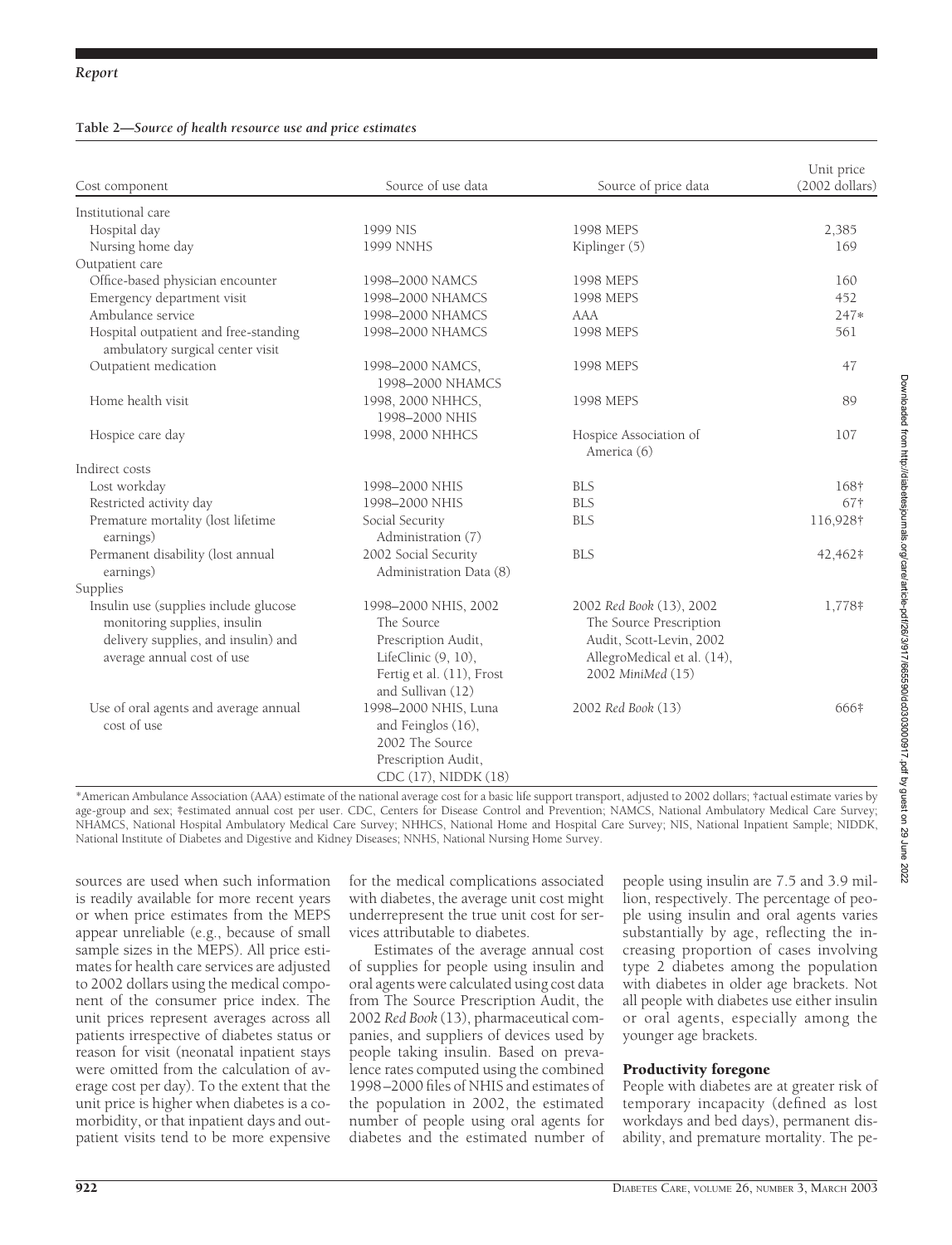cuniary value of lost productivity is calculated based on the average earnings of the person whose productivity is foregone. Bureau of Labor Statistics (BLS) estimates of year 2001 annual earnings by age and sex for the civilian noninstitutional population are used to estimate the average cost per day of missing work, the average cost per year of permanent disability, and the loss of expected lifetime earnings resulting from premature mortality (19,20). Earnings estimates for 2001 are inflated to 2002 dollars using the overall consumer price index.

# Lost workdays and bed days

The economic impact of temporary incapacity due to diabetes can be measured by both workdays lost and number of bed days, because both capture physical limitation due to diabetes that results in lost productivity. These data are obtained from the NHIS, in which respondents report workdays lost and bed days during the previous year due to illness. Lost workdays are defined as days in which a person misses work at a job or business because of diabetes or diabetes-related injury (excluding maternity leave). Bed days are defined as days in which a person is kept in bed more than half of the day because of diabetes or diabetes-related injury (including days while an overnight patient at a hospital). Lost workdays are subtracted from bed days to prevent overcounting if a person has both a lost workday and a bed day.

An estimate of workdays lost due to diabetes is found by comparing average days lost by diabetes status for each agegroup and by sex. Controlling for age, men with diabetes have 3.1 more lost workdays and 7.9 more bed days per year, on average, than men without diabetes. Women with diabetes had 0.6 more lost workdays and 8.1 more bed days, on average, than women without diabetes. However, these estimates likely underestimate lost workdays to the extent that men and women with diabetes are less likely to be in the labor force than men and women without diabetes.

The pecuniary value of a workday is defined as average earnings for the person incurring the lost workday. Average earnings differ by age-group and sex, but the average earnings for people with diabetes who are between the ages of 18 and 64 is estimated at \$168 per day. Following the approach used by Yassin et al. (21), the

cost per bed day is defined as 40% of the cost of a lost workday.

# **Disability**

People with diabetes are at greater risk for amputations, loss of vision, and other physical problems that can limit their earning potential or preclude them from gainful employment. Ideally, estimating lost earnings would entail comparing the average earnings of all people with diabetes to the average earnings of people without diabetes, controlling for differences in demographic characteristics and other factors that affect earning potential but that are unrelated to diabetes. A comparison of gross average earnings would capture both differences in labor force participation patterns and the possibility that an individual with diabetes will be in a lower-paying job. Unfortunately, there are no recent data that provide reliable information with which to estimate average earnings by diabetes status while controlling for demographic and other factors affecting earning potential.

Consequently, following the approach previously used by the ADA (2), data from the Social Security Administration are used to estimate the prevalence of total number of permanently disabled workers attributable to diabetes. The Social Security Disability Insurance (SSDI) program provides benefits to disabled workers and their spouses or children (whether or not they are disabled), retired workers and their dependent family members, and survivors of deceased workers. Individuals aged 18–64 years who receive SSDI benefits are included in the estimate of lost productivity attributed to diabetes-related disability. The Social Security Administration Office of Research, Evaluation, and Statistics compiles information on the total number of people with disabilities by specified condition. Therefore, using information on the number of disabled workers as a percentage of the total number of beneficiaries from Table 1 in the Annual Statistical Report on the Social Security Disability Insurance Program, 2000, we adjusted the Social Security Administration data to reflect the number of disabled workers by specified condition.

As of January 2002, there were an estimated 122,000 people aged 18 – 64 years receiving SSDI benefits where diabetes is listed as the primary basis of disability and another 109,000 people aged

18-64 years receiving SSDI benefits where diabetes is listed as the secondary basis of disability. This study attributes to diabetes 100% of the cases where diabetes is the primary basis of disability and 50% of the cases where diabetes is the secondary basis of disability. The number of cases where diabetes is a contributing factor to the disability, but where diabetes is not listed as the primary or secondary diagnosis, was unavailable. Also, the number of unemployed people with diabetes who are not receiving SSDI but who would be employed in the absence of diabetes is unknown. An estimated 176,475 person-years of permanent disability in 2002 are attributable to diabetes. Each case of permanent disability results in an average lost earnings of \$42,462 per year. The national cost estimate excludes the cost to family and friends caring for a person with permanent disabilities attributable to diabetes.

## **Mortality**

Data from the 1998 Multiple Cause of Death File (22) were used to determine the total number of deaths attributable to diabetes. The file reports causes of death, along with economic, geographic, and demographic information for deaths of all U.S. citizens occurring within the U.S.

Mortality-related productivity costs are the estimated value of lost future earnings from paid market and unpaid household labor resulting from premature death due to diabetes or diabetes-related diseases. The estimated loss in annual earnings is based on estimates of the proportion of the population in the labor force, estimates of annual mean earnings from the BLS, and estimates of the mean value of housekeeping services. The estimated value of lost housekeeping services for individuals not in the labor force is 40% of average earnings for people of similar age and sex who are in the work force and 20% of annual earnings for individuals in the labor force. Estimates of the present value of lifetime future earnings are based on human capital methodology, which assumes that earnings reflect the contribution workers make to the value of goods and services and that the present value of expected future earnings is an estimate of the value of human capital (23). The mortality-related productivity loss estimate incorporates both the number and timing of premature deaths attributable to diabetes.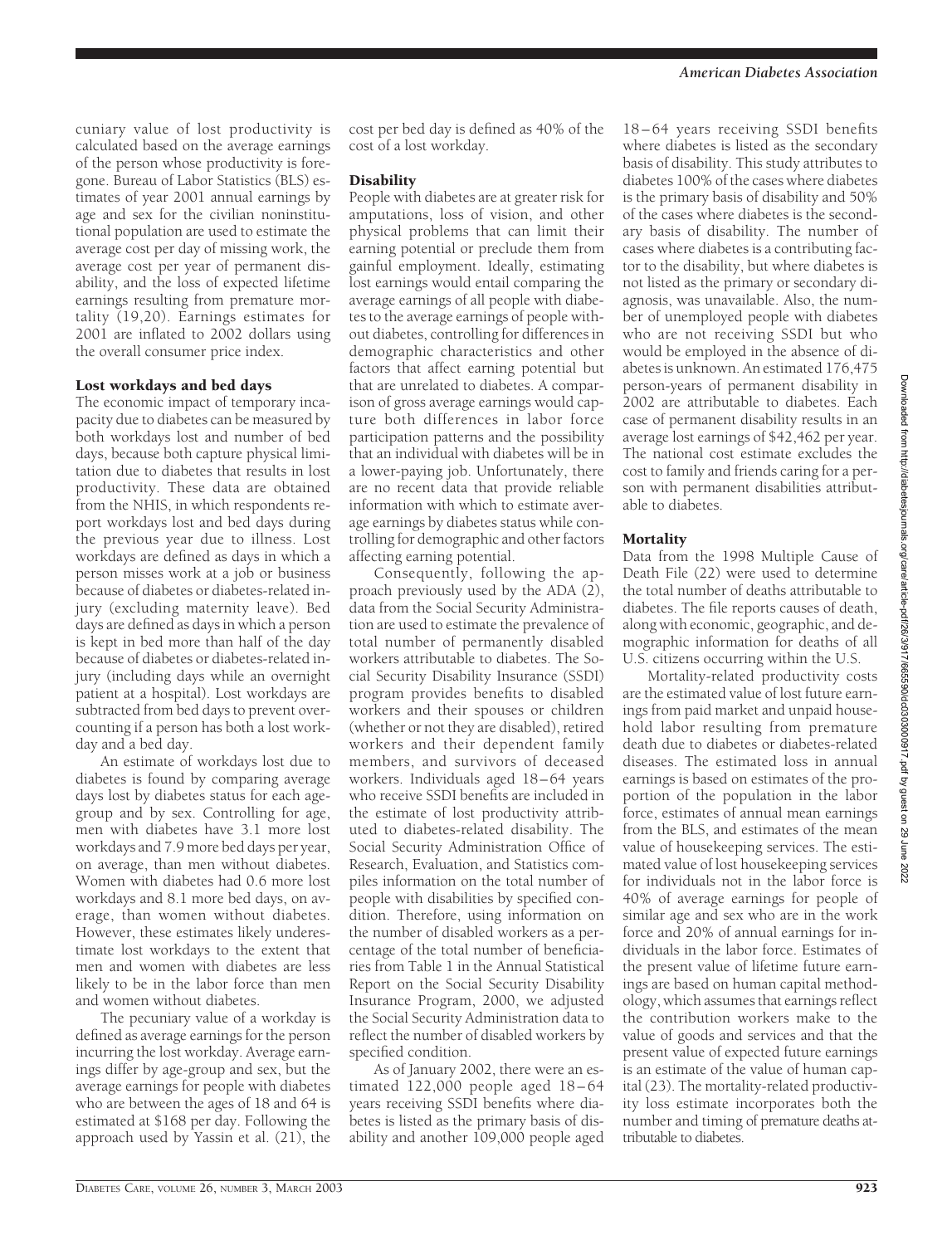|                                   | Age (years) |           |           |        |  |  |  |
|-----------------------------------|-------------|-----------|-----------|--------|--|--|--|
| Type of service                   | $<$ 45      | $45 - 64$ | $\geq 65$ | Total  |  |  |  |
| Institutional care                |             |           |           |        |  |  |  |
| Hospital inpatient days           | 2,183       | 5,802     | 8,927     | 16,912 |  |  |  |
| Nursing home days                 | 15,141      | 32,805    | 34,406    | 82,352 |  |  |  |
| Outpatient care                   |             |           |           |        |  |  |  |
| Office-based physician encounters | 11,555      | 16,718    | 34,365    | 62,638 |  |  |  |
| Emergency department encounters   | 334         | 971       | 3,478     | 4,782  |  |  |  |
| Hospital outpatient and free-     | 46          | 2,399     | 3,467     | 5,912  |  |  |  |
| standing ambulatory surgical      |             |           |           |        |  |  |  |
| center encounters                 |             |           |           |        |  |  |  |
| Home health visits                | 1,493       | 5,899     | 36,820    | 44,212 |  |  |  |
| Hospice care days                 | 48          | 430       | 4.616     | 5,094  |  |  |  |

**Table 3—***Health care use attributable to diabetes in the U.S., by age and type of service, 2002 (in thousands)*

Using 2001 earnings estimates from the Bureau of Labor Statistics, we updated the present value of future earnings (PVFE) estimates from Haddix et al. (24). The PVFE for 2002, including unpaid household work, was estimated assuming a 4% real discount rate. The average PVFE estimate for all diabetes-attributed mortality cases is \$116,928, although the actual cost estimate differs by age and sex.

## **RESULTS**

#### Health resource use attributable to diabetes

From estimates of per capita health care use and the size of the population, by demographic group, this study estimates total health care use for each demographic group. Applying the etiological fractions for the corresponding demographic groups results in estimates of health resource use attributable to diabetes.

Table 3 shows estimated health care

use by type of service aggregated into three broad age-groups. The attributable health care use due to diabetes is greatest for the population aged  $\geq 65$  years, despite this population having slightly fewer people with diabetes than the population aged 45–64 years. For instance, officebased physician encounters attributable to diabetes for people over age 65 years is more than double the office-based physician encounters for people between 45 and 64 years. Use of emergency department, home health, and hospice care services is also substantially higher for the population over age 65 years compared with the population between age 45 and 64 years and the population under age 45 years.

Tables 4–6 provide information on health care use attributable to diabetes by medical condition and type of service. Table 4 shows total use of services by type of medical condition attributable to diabetes, Table 5 shows each medical condition's proportion of total use attributable to diabetes, and Table 6 shows the proportion of total U.S. use attributable to diabetes. Examination of these three tables reveals the following trends:

- Most of the health care use attributable to diabetes is for the treatment of general medical conditions, i.e., visits or inpatient days where the primary diagnosis is neither diabetes nor one of the seven chronic complications analyzed. For example, 63% of hospital inpatient days attributable to diabetes fall under the category of general medical conditions.
- Of the seven chronic complications analyzed, cardiovascular disease accounts for the largest proportion of health care use attributable to diabetes. For example, in 2002, an estimated 4 million hospital inpatient days were attributable to diabetes where the primary diagnosis is related to cardiovascular disease. This constitutes 24% of total hospital days attributable to diabetes and 19% of total U.S. inpatient days when the primary diagnosis was related to cardiovascular disease.
- Diabetes accounts for a sizable increase in the use of health care services. An estimated 18% of home health visits in the U.S. are attributable to diabetes. Approximately 15% of nursing home services and 14% of hospice care services in the U.S. are attributable to diabetes.

#### Health care expenditures attributable to diabetes

Health care expenditures attributable to diabetes are those costs incurred by the population with diabetes above what

**Table 4—***U.S. health care use attributable to diabetes by medical condition (in thousands)*

|                            |        | Chronic complications |            |                                                 |       |       |          |               | General    |        |
|----------------------------|--------|-----------------------|------------|-------------------------------------------------|-------|-------|----------|---------------|------------|--------|
|                            |        |                       | Peripheral |                                                 |       |       |          |               | medical    |        |
| Service                    |        | Diabetes Neurological | vascular   | Cardiovascular Renal Metabolic Ophthalmic Other |       |       |          |               | conditions | Total  |
| Institutional care         |        |                       |            |                                                 |       |       |          |               |            |        |
| Inpatient days             | 856    | 460                   | 313        | 4.084                                           | 410   | 16    | 5        | 89            | 10.680     | 16,912 |
| Nursing home days          | 25,296 | 7,948                 | 941        | 12,628                                          | 2,600 | 107   | 9        | 161           | 32,663     | 82,352 |
| Outpatient care            |        |                       |            |                                                 |       |       |          |               |            |        |
| Physician office visits    | 9,930  | 652                   | 336        | 13,064                                          | 980   | 1,171 | 1,502    | 175           | 34,826     | 62,638 |
| Emergency visits           | 309    | 65                    | 31         | 690                                             | 166   | 4     | 19       | 41            | 3.456      | 4,782  |
| Hospital outpatient visits | 1.357  | 47                    | 49         | 1,367                                           | 111   | 93    | 109      | 16            | 2.763      | 5,912  |
| Home health visits         | 16.924 | 1.077                 | 1,000      | 6.973                                           | 803   | 33    | 77       | 103           | 17,221     | 44,212 |
| Hospice care days          | 121    | 39                    | 9          | 698                                             | 52    |       | $\theta$ | $\mathcal{O}$ | 4.175      | 5,094  |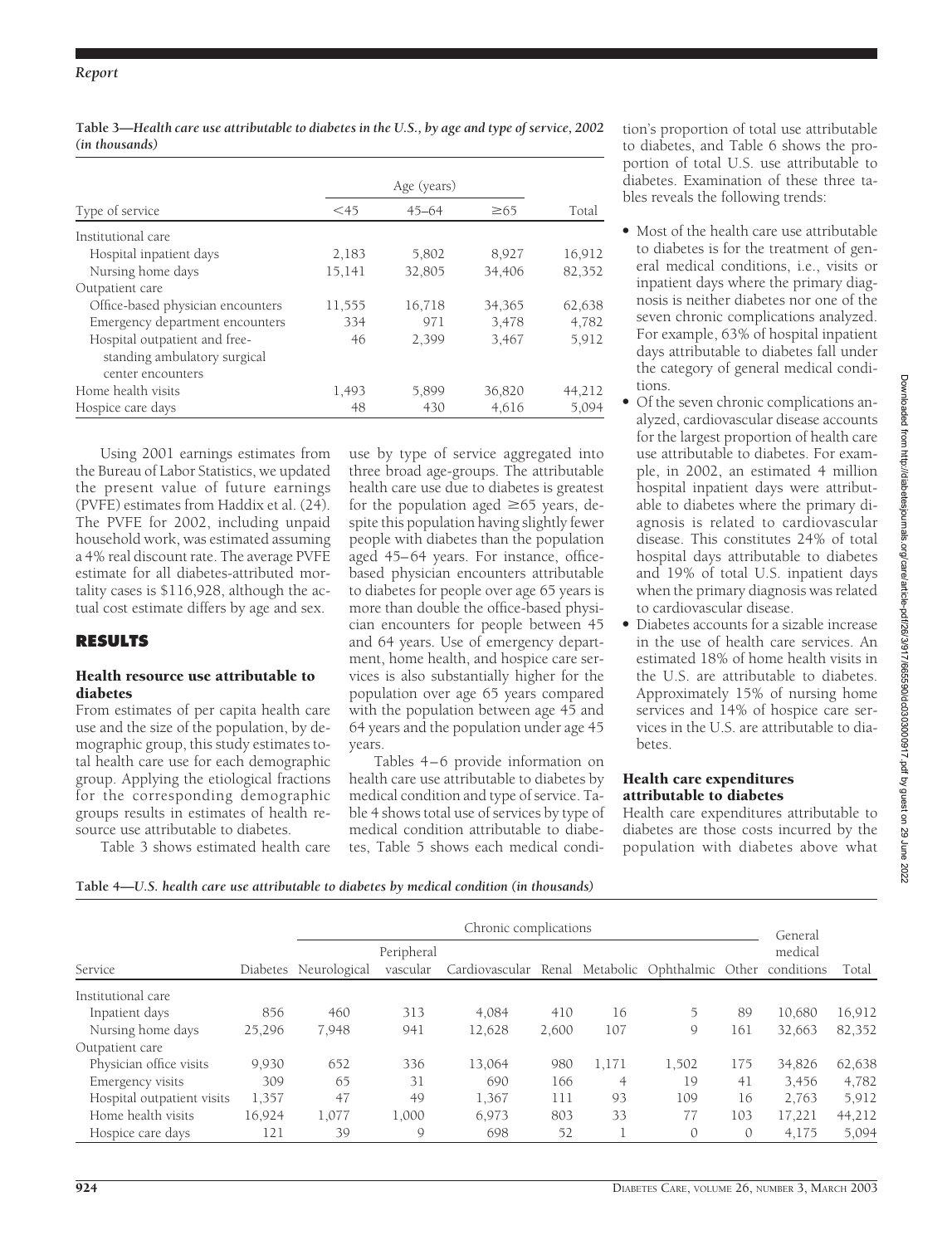|                            |    | Chronic complications |            |                                                                  |           |               |  |               | General |     |
|----------------------------|----|-----------------------|------------|------------------------------------------------------------------|-----------|---------------|--|---------------|---------|-----|
|                            |    |                       | Peripheral |                                                                  |           |               |  |               | medical |     |
| Service                    |    | Diabetes Neurological | vascular   | Cardiovascular Renal Metabolic Ophthalmic Other conditions Total |           |               |  |               |         |     |
| Institutional care         |    |                       |            |                                                                  |           |               |  |               |         |     |
| Inpatient days             |    | 3                     |            | 24                                                               |           | $\mathcal{O}$ |  |               | 63      | 100 |
| Nursing home days          | 31 | 10                    |            | 15                                                               | 3         | $\mathcal{O}$ |  | $\Omega$      | 40      | 100 |
| Outpatient care            |    |                       |            |                                                                  |           |               |  |               |         |     |
| Physician office visits    | 16 |                       |            | 21                                                               |           |               |  | $\Omega$      | 56      | 100 |
| Emergency visits           | 6  |                       |            | 14                                                               |           | $\Omega$      |  |               | 72      | 100 |
| Hospital outpatient visits | 23 |                       |            | 23                                                               |           | $\bigcap$     |  | $\Omega$      | 47      | 100 |
| Home health visits         | 38 | ∍                     | $\bigcap$  | 16                                                               | $\bigcap$ | $\mathcal{O}$ |  | $\mathcal{O}$ | 39      | 100 |
| Hospice care days          |    |                       |            | 14                                                               |           | $\mathcal{O}$ |  | 0             | 82      | 100 |

Data are %.

would be expected if this population did not have diabetes. Of the estimated \$91.8 billion in health care expenditures attributable to diabetes, \$47.6 billion (52%) is for services provided to people  $\geq 65$  years of age. An estimated \$31.6 billion (34%) is for services provided to people age 45– 64 years, whereas the remaining \$12.6 billion (14%) is for services provided to people under age 45 years (Table 7). Home and hospice care expenditures attributable to diabetes are incurred primarily by the population  $\geq 65$  years of age.

Table 8 shows estimates of attributable health care expenditures by medical condition and type of service. Expenditures for health care events with a primary diagnosis of uncomplicated diabetes and diabetes-related supplies are estimated to be \$23.2 billion for 2002, which accounts for 25% of all health care attributable expenditures. At over \$44 billion (or 48% of total attributable expenditures), general medical conditions comprise the largest component of expenditures attributable to diabetes. Together, the seven chronic conditions associated with diabetes account for the remaining 27% of attributable expenditures, with cardiovascular disease being the single largest contributor.

Total U.S. expenditures for health care services analyzed in this study are estimated at \$865 billion (Table 9), which is 58% of the total U.S. health care expenditures of approximately \$1.5 trillion in 2002 (25). (Centers for Medicare and Medicaid Services [CMMS] estimated national health care expenditures of \$1.3 trillion in the year 2000, which is adjusted to 2002 using CMMS's projection of an 8% increase in annual cost of health care services in the U.S. resulting from rising medical costs and an increased use of services.) Cost components not included in this analysis include such things as

school-based and public health clinics, dental care, podiatric care, optometry care and vision products (with the exception of ophthalmology services, which are included), research, over-the-counter medicines, and other areas. CMMS estimates expenditures in 2000 to be \$60 billion for dental care, \$44 billion for government public health activities, and \$44 billion for investment (i.e., research and construction). Martin et al. (26) estimate expenditures in 1998 to be \$16 billion for vision products and other medical durables (e.g., hearing aides, medical equipment rentals, etc.) and \$122 billion for over-the-counter medicine and sundries.

This analysis focuses on those areas where health care use patterns have been shown to differ by diabetes status. Therefore, it is unknown what portion of the remaining 42% of U.S. health care costs can be attributed to diabetes. Compo-

| Table 6-Proportion of total U.S. health care use attributable to diabetes for various conditions |  |  |  |
|--------------------------------------------------------------------------------------------------|--|--|--|
|                                                                                                  |  |  |  |

|                            |          | Chronic complications |                        |                                                                  |    |               |    |   |                    |    |
|----------------------------|----------|-----------------------|------------------------|------------------------------------------------------------------|----|---------------|----|---|--------------------|----|
| Service*                   | Diabetes | Neurological          | Peripheral<br>vascular | Cardiovascular Renal Metabolic Ophthalmic Other conditions Total |    |               |    |   | General<br>medical |    |
| Institutional care         |          |                       |                        |                                                                  |    |               |    |   |                    |    |
| Inpatient days             | 100      |                       | 8                      | 19                                                               | 10 | 13            | 8  |   | 8                  | 9  |
| Nursing home days          | 100      | 15                    | 12                     | 19                                                               | 20 | 13            |    |   | 9                  | 15 |
| Outpatient care            |          |                       |                        |                                                                  |    |               |    |   |                    |    |
| Physician office visits    | 100      | 8                     | 6                      | 20                                                               | 8  | 14            | 6  |   | 5                  |    |
| Emergency visits           | 100      |                       |                        | 20                                                               |    | 13            | 17 |   | 4                  | 4  |
| Hospital outpatient visits | 100      | Q                     | 8                      | 22                                                               | 8  | 14            | 12 |   |                    |    |
| Home health visits         | 100      |                       | $\mathcal{Q}$          | 19                                                               | 12 | $\rightarrow$ | 9  | 3 | 11                 | 18 |
| Hospice care days          | 100      |                       | 9                      | 19                                                               | 10 |               |    |   | 13                 | 14 |

Data are %. \*Differences across service types in the proportion of total health care use attributable to diabetes occur because the etiological fraction for a particular medical condition differs by demographic group, and the demographic characteristics of patients receiving services differ by type of service.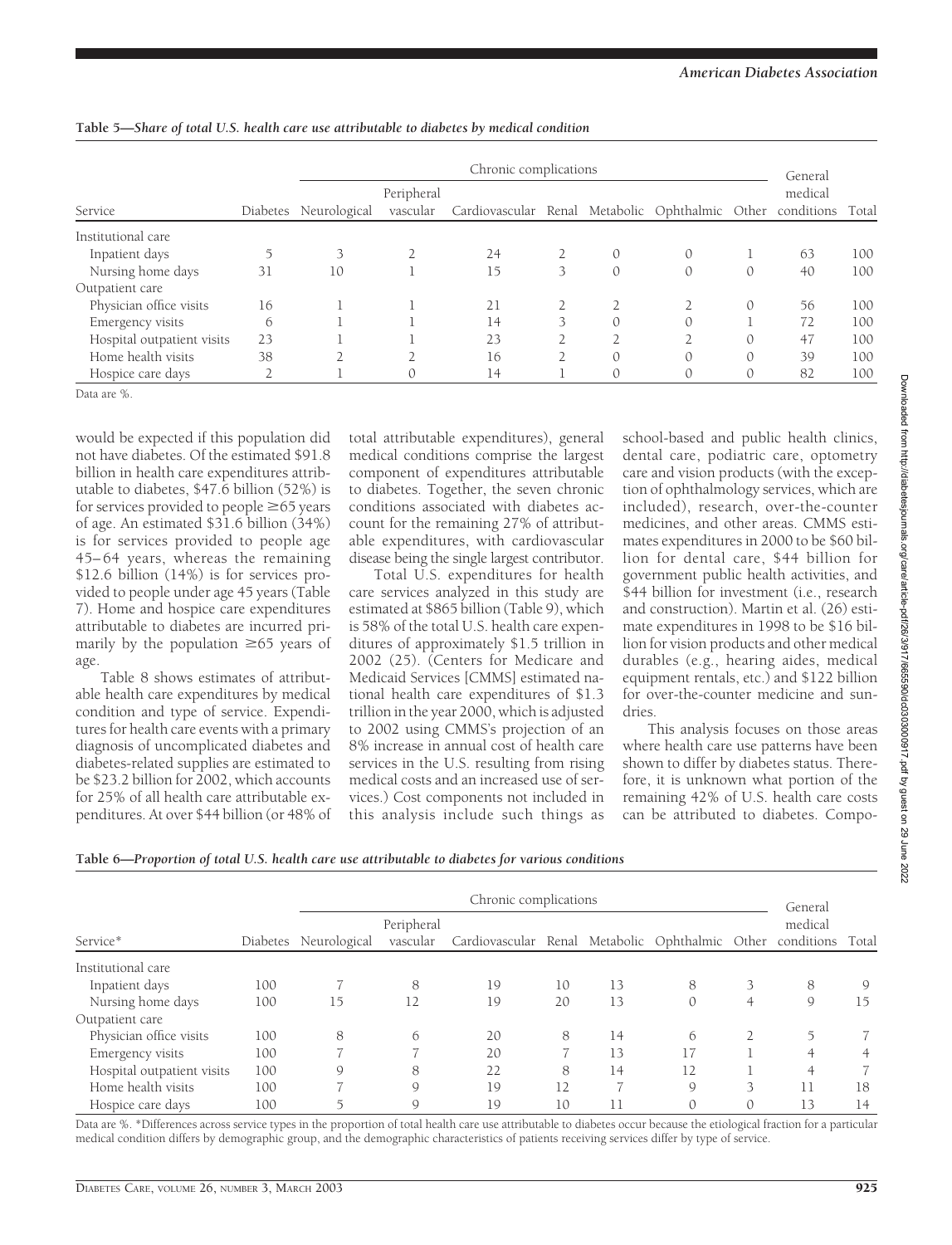#### *Report*

|                                                                                | Age (years) |           |           |        |  |  |
|--------------------------------------------------------------------------------|-------------|-----------|-----------|--------|--|--|
| Type of service                                                                | $<$ 45      | $45 - 64$ | $\geq 65$ | Total  |  |  |
| Institutional care                                                             |             |           |           |        |  |  |
| Hospital inpatient days                                                        | 5,207       | 13,838    | 21,293    | 40,337 |  |  |
| Nursing home days                                                              | 2,552       | 5,528     | 5,798     | 13,878 |  |  |
| Outpatient care                                                                |             |           |           |        |  |  |
| Office-based physician encounters                                              | 1,851       | 2,678     | 5,505     | 10,033 |  |  |
| Emergency department encounters                                                | 151         | 439       | 1,572     | 2,162  |  |  |
| Hospital outpatient and free-standing ambulatory<br>surgical center encounters | 26          | 1,345     | 1,944     | 3,315  |  |  |
| Home health visits                                                             | 133         | 524       | 3,273     | 3,930  |  |  |
| Hospice care days                                                              | 5           | 46        | 492       | 543    |  |  |
| Other expenditures                                                             |             |           |           |        |  |  |
| Ambulance services                                                             | 28          | 40        | 77        | 146    |  |  |
| Outpatient medication                                                          | 756         | 1,991     | 2,769     | 5,516  |  |  |
| Oral agents                                                                    | 533         | 2,318     | 2,157     | 5,009  |  |  |
| Insulin and delivery supplies                                                  | 1,355       | 2,891     | 2,745     | 6,991  |  |  |
| Total                                                                          | 12,596      | 31,640    | 47,626    | 91,861 |  |  |

**Table 7—***Health care expenditures attributable to diabetes in the U.S., by age and type of service, 2002 (in millions of dollars)*

nents of the health care system not analyzed in this study, but where health care use patterns might differ by diabetes status include dentistry, podiatry, optometry, and licensed dietitians. It is known, for example, that people with diabetes are at higher risk for periodontal disease than the general population, but these data are not incorporated here. Thus, it is likely that this estimate of health care costs attributable to diabetes underestimates the true amount.

Of the health care components analyzed, more than \$1 in \$10 spent on health care services in the U.S. is attributable to diabetes. Expenditures attributable to diabetes are greatest for hospital

inpatient stays (\$40.3 billion), followed by nursing home care (\$13.9 billion) and visits to physician offices (\$10 billion). The cost of oral agents to lower blood glucose, insulin, and insulin-related supplies totaled approximately \$12 billion. Diabetes is responsible for a substantial proportion of total U.S. expenditures for certain health care services, e.g., 18% of home health expenditures, 15% of nursing home expenditures, and 14% of hospice care expenditures.

The estimated cost to provide health care services to people with diabetes exceeded \$160 billion in 2002 (for those components of the health care system included in this study). This includes costs attributable to diabetes as well as non– diabetes-related costs. Although people with diagnosed diabetes comprise only slightly more than 4% of the U.S. population, of the components of the health care system included in this study, almost \$1 of every \$5 spent on health care in the U.S. is for a person with diabetes.

Because the prevalence of type 2 diabetes increases with age, the population with diabetes tends to be older compared with the population without diabetes. Consequently, people with diabetes incur a substantial proportion of long-term care services. For example, more than \$1 in \$4 spent for nursing home, home health, and

| Medical condition                    | Inpatient<br>days | Office<br>visits | Outpatient<br>visits | Emergency<br>visits | Nursing<br>home<br>days | Home<br>health<br>visits | Hospice<br>care<br>days | Other  | Total  |
|--------------------------------------|-------------------|------------------|----------------------|---------------------|-------------------------|--------------------------|-------------------------|--------|--------|
| <b>Diabetes</b>                      | 2,043             | 1,591            | 761                  | 140                 | 4,263                   | 1,504                    | 13                      | 12,916 | 23,231 |
| Neurological symptoms                | 1.096             | 104              | 26                   | 29                  | 1,339                   | 96                       | 4                       | 52     | 2,748  |
| Peripheral vascular disease          | 746               | 54               | 27                   | 14                  | 159                     | 89                       |                         | 31     | 1,121  |
| Cardiovascular disease               | 9,740             | 2,093            | 767                  | 312                 | 2,128                   | 620                      | 74                      | 1,892  | 17,626 |
| Renal complications                  | 977               | 157              | 62                   | 75                  | 438                     | 71                       | 6                       | 92     | 1,879  |
| Endocrine/metabolic<br>complications | 38                | 188              | 52                   | 2                   | 18                      | 3                        | $\mathcal{O}$           | 126    | 426    |
| Ophthalmic complications             | 11                | 241              | 61                   | 9                   |                         |                          | $\mathcal{O}$           | 92     | 422    |
| Other complications                  | 212               | 28               | 9                    | 19                  | 27                      | 9                        | $\Omega$                | 14     | 318    |
| General medical conditions           | 25,473            | 5,578            | 1,549                | 1,562               | 5,504                   | 1,531                    | 445                     | 2,447  | 44,091 |
| Total                                | 40,337            | 10,033           | 3,315                | 2,162               | 13,878                  | 3,930                    | 543                     | 17,662 | 91,861 |

**Table 8—***Health care expenditures attributable to diabetes, by medical condition and type of service, 2002 (in millions of dollars)*

Includes ambulance services, outpatient medications, oral agents, insulin, and supplies.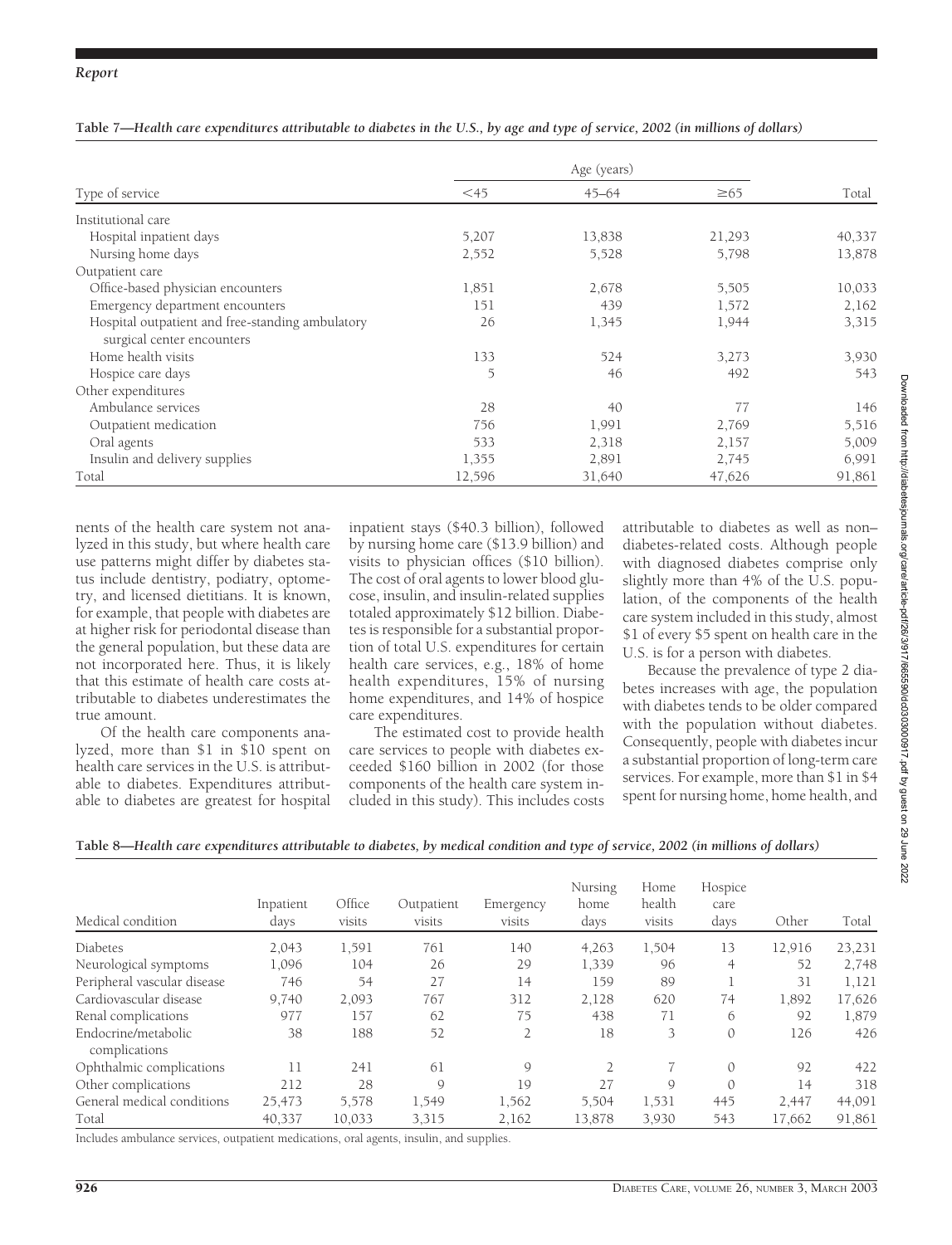|                               |                          |                      | Population with diabetes            |                      |                                   |                                    |
|-------------------------------|--------------------------|----------------------|-------------------------------------|----------------------|-----------------------------------|------------------------------------|
|                               | Attributable to diabetes |                      | Incurred by people with<br>diabetes |                      |                                   |                                    |
| Cost component                | Millions of<br>dollars   | $%$ of U.S.<br>total | Millions of<br>dollars              | $%$ of U.S.<br>total | Population<br>without diabetes    | U.S. total                         |
| Hospital inpatient            | 40,337                   | 9                    | 76,245                              | 18                   | 354,970 (millions)<br>of dollars) | $431,216$ (millions<br>of dollars) |
| Nursing home                  | 13,878                   | 15                   | 25,860                              | 28                   | 67,915                            | 93,775                             |
| Physician's office            | 10,033                   | 7                    | 18,433                              | 13                   | 118,484                           | 136,917                            |
| Hospital outpatient           | 3,315                    |                      | 5,911                               | 12                   | 42,330                            | 48,240                             |
| Emergency                     | 2,162                    | 4                    | 4,424                               | 9                    | 44,952                            | 49,375                             |
| Outpatient medication         | 5,516                    | 9                    | 9,636                               | 15                   | 55,074                            | 64,710                             |
| Home health                   | 3,930                    | 18                   | 6,230                               | 28                   | 15,873                            | 22,103                             |
| Hospice care                  | 543                      | 14                   | 1,020                               | 26                   | 2,960                             | 3,981                              |
| Ambulance services            | 146                      | 5                    | 281                                 | 10                   | 2,433                             | 2,714                              |
| Insulin and delivery supplies | 6,991                    | 100                  | 6,991                               | 100                  | NA                                | 6,991                              |
| Oral agents                   | 5,009                    | 100                  | 5,009                               | 100                  | NA.                               | 5,009                              |
| Total health care costs       | 91,861                   | 11                   | 160,041                             | 19                   | 704,991                           | 865,032                            |

**Table 9—***Total health care expenditures by diabetes status, 2002 (in millions of dollars and % of U.S. total)*

hospice care is spent to provide services to someone with diabetes.

Dividing health care expenditures by the size of the population with and without diabetes creates estimates of per capita expenditures (Table 10). On average, people with diabetes incurred approximately \$13,243 in health care expenditures in 2002 across the health care components included in this study. People without diabetes incurred approximately \$2,560 in expenditures, for a ratio of  $\sim$  5 to 1. This comparison is slightly higher than ratios estimated by ADA (2) and Rubin et al. (27), who found a four-

fold difference in average annual health care expenditures for people with diabetes compared with others. However, this ratio somewhat overstates the impact of diabetes on per capita costs because the demographic composition of the population with diabetes differs substantially from the demographic composition of the population without diabetes. The population with diabetes tends to be older, on average, than the population without diabetes.

We derived an age-adjusted annual per capita expenditure of \$5,642 to control for differences in demographic characteristics of the population with diabetes compared with the nondiabetic population, yielding a ratio of  $\sim$ 2.4-to-1 for health care expenditures among people with and without diabetes. This ratio prevails, roughly, across cost components, ranging from a high of 2.7 to 1 for home health services to a low of 2 to 1 for emergency services.

## Indirect costs attributable to diabetes

At an annual cost of \$7.5 billion, more than 176,000 cases of permanent disability in 2002 are attributable to diabetes

#### **Table 10—***Annual per capita health care expenditures by diabetes status, 2002*

|                             |                  |                     | Unadjusted                        | Adjusted*           |                                   |
|-----------------------------|------------------|---------------------|-----------------------------------|---------------------|-----------------------------------|
| Cost component              | With<br>diabetes | Without<br>diabetes | Ratio with to<br>without diabetes | Without<br>diabetes | Ratio with to<br>without diabetes |
| Hospital inpatient          | \$6,309          | \$1,289             | 4.9                               | \$2,971             | 2.1                               |
| Nursing home                | 2,140            | 247                 | 8.7                               | 991                 | 2.2                               |
| Physician's office          | 1,525            | 430                 | 3.5                               | 695                 | 2.2                               |
| Hospital outpatient         | 489              | 154                 | 3.2                               | 215                 | 2.3                               |
| Emergency                   | 366              | 163                 | 2.2                               | 187                 | 2.0                               |
| Home health                 | 516              | 58                  | 8.9                               | 190                 | 2.7                               |
| Hospice                     | 84               | 11                  | 7.9                               | 39                  | 2.1                               |
| Ambulance services          | 23               | 9                   | 2.6                               | $\overline{11}$     | 2.1                               |
| Outpatient medication       | 797              | 202                 | 3.9                               | 341                 | 2.3                               |
| Insulin & delivery supplies | 579              | NA                  | NA                                | NA                  | NA                                |
| Oral agents                 | 414              | NA                  | NA                                | NA                  | <b>NA</b>                         |
| Total health care costs     | \$13,243         | \$2,560             | 5.2                               | \$5,642             | 2.4                               |

\*Adjusted to reflect demographic composition of the population with diabetes.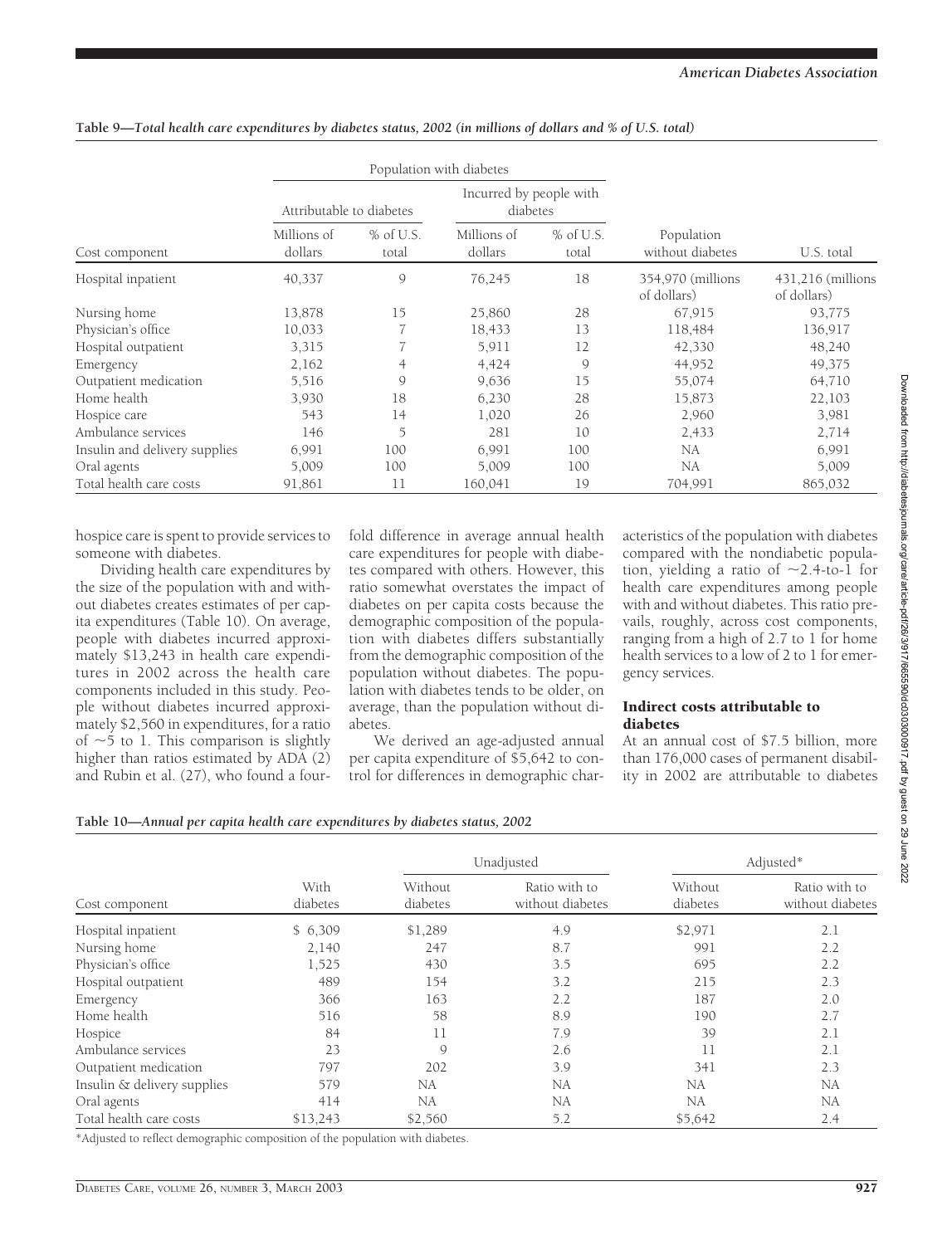| Table 11-Morbidity costs attributable to diabetes, 2002 |  |  |  |
|---------------------------------------------------------|--|--|--|
|                                                         |  |  |  |

| Cause of permanent<br>disability | Attributed<br>disability cases | % of total<br>attributed cases | Value of lost<br>productivity<br>(billions of<br>dollars) |
|----------------------------------|--------------------------------|--------------------------------|-----------------------------------------------------------|
| Diabetes                         | 121,893                        | 69                             | 5.2                                                       |
| Cardiovascular disease           | 12,110                         |                                | 0.5                                                       |
| Renal disease                    | 3,887                          | 2                              | 0.2                                                       |
| Other diagnoses                  | 38,584                         | 22                             | 1.6                                                       |
| Total                            | 176,475                        | 100                            | 7.5                                                       |

(Table 11). This cost estimate represents a sizeable decrease from the cost of disability in the 1998 report (2), which used the present value of lost lifetime earnings to estimate the cost of disability. We use average annual lost earnings, estimated at \$42,462 per case, to represent the productivity loss associated with the disability. Disability cases where diabetes is listed as the primary cause accounts for more than two-thirds of total cases attributed to diabetes. Cases where cardiovascular disease is listed as the primary cause of disability accounts for 7% of all cases attributed to diabetes.

The estimated number of deaths attributable to diabetes is derived from instances where the primary cause of death is diabetes, renal disease, cerebrovascular disease, or cardiovascular disease. The etiological fractions used to estimate health care use attributable to diabetes are applied to the estimates of the number of deaths—by age, sex, race/ethnicity, and primary cause of death—to estimate deaths attributable to diabetes. Estimated lost years of life are based on comparing timing of premature death to life expectancy (28).

In 2002, an estimated 186,000 deaths were attributable to diabetes (Table 12). An estimated 19% of all deaths for which cardiovascular disease is listed as the primary cause of death are attributed to diabetes, and this accounts for 108,000 (58%) of all deaths attributable to diabetes.

This finding is consistent with the major findings of a study by DeStefano and Newman (29), which finds that coronary heart disease is the leading cause of mortality among people with diabetes. DeStefano and Newman find that for younger people (i.e., men under age 45 years and women under age 55 years), people with diabetes had a 13-fold greater risk of coronary heat disease mortality

than people without diabetes when controlling for other coronary heart disease risk factors. The Centers for Disease Control and Prevention reports that adults with diabetes have heart death rates that are two to four times higher than those of adults without diabetes (30). An estimated 2,000 deaths with renal disease as the primary cause are attributed to diabetes. Geiss et al. (31) found that ageadjusted renal mortality rates for people with diabetes are more than 2.5 times the rates for people without diabetes.

## National cost of diabetes

Combining estimates of health care expenditures and productivity losses attributable to diabetes yields an estimate of the national cost of diabetes (Table 13). In 2002, the estimated cost of diabetes was approximately \$132 billion, of which approximately \$92 billion (70%) was additional health care expenditures and \$40 billion (30%) was lost productivity due to disability and early mortality. Institutional care (i.e., hospital inpatient care and nursing home care) was the largest component of health care costs and comprised 41% of the national cost of diabetes. Outpatient care, at \$20 billion in

2002, comprised 15% of the national cost of diabetes. At \$17.5 billion, the cost of outpatient medication and supplies comprised 13% of the national cost of diabetes.

As the U.S. population grows in size, ages, and becomes more racially and ethnically diverse, the size of the population diagnosed with diabetes will grow, even if current patterns in diabetes prevalence remain unchanged. Using current diabetes prevalence rates applied to Census Bureau population projections, the national cost of diabetes could grow to \$156 billion by 2010 (in 2002 dollars) and to \$192 billion by 2020 (Fig. 4). Direct medical costs could increase from \$92 billion in 2002 to \$138 billion in 2020, whereas indirect costs from lost productivity could increase from \$40 billion in 2002 to \$54 billion in 2020. The actual future cost of diabetes is likely to be substantially higher than these projected amounts if the prevalence of diabetes continues to grow especially for type 2 diabetes, which is correlated with the growing problem of obesity in the U.S.—even after controlling for changing demographic characteristics.

**CONCLUSIONS** — Health care spending in 2002 for people with diabetes is more than double what spending would be without diabetes. This costs the U.S. economy an estimated \$92 billion in higher health care expenditures. Lost productivity attributed to diabetes resulting from lost workdays, lost home services, permanent disability, and premature mortality is estimated at \$40 billion. Compared to people without diabetes, people with diabetes and their families bear a disproportionate share of health care expenditures.

#### **Table 12—***Mortality costs attributable to diabetes, 2002*

| Primary cause of death  | Deaths<br>attributed<br>to diabetes<br>(thousands) | % of total<br>U.S. deaths | Total lost<br>vears<br>(thousands) | Value of lost<br>productivity<br>(millions of<br>dollars) |
|-------------------------|----------------------------------------------------|---------------------------|------------------------------------|-----------------------------------------------------------|
| Diabetes                | 72                                                 | 100                       | 1,080                              | 10,622                                                    |
| Renal disease           |                                                    | 6                         | 31                                 | 273                                                       |
| Cerebrovascular disease | 4                                                  | 12                        | 54                                 | 305                                                       |
| Cardiovascular disease  | 108                                                | 19                        | 1,357                              | 10,358                                                    |
| Grand total             | 186                                                | $NA^*$                    | 2,522                              | 21,558                                                    |

\*Grand total comprises mortality for reasons other than diabetes, renal disease, cerebrovascular disease, and cardiovascular disease.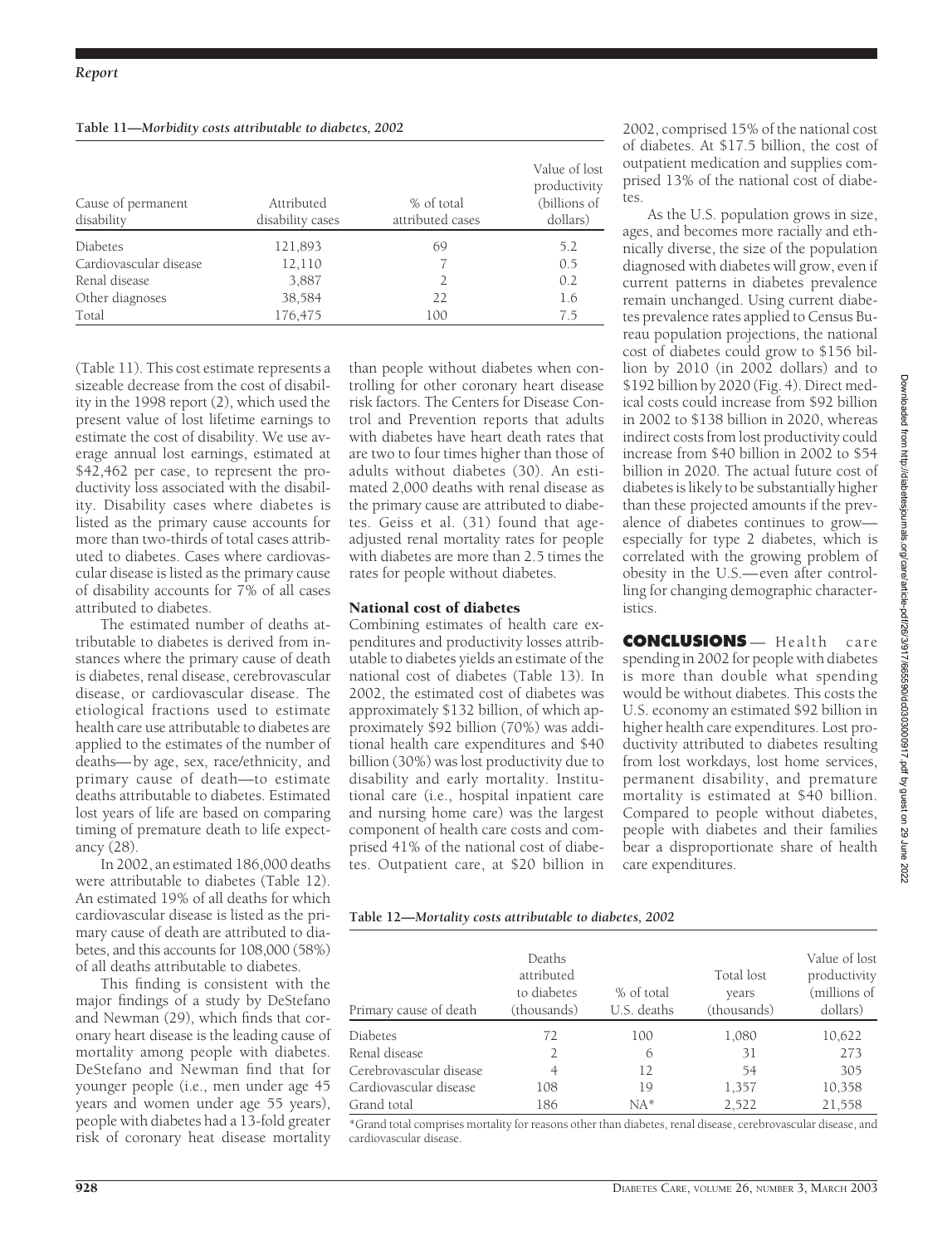# **Table 13—***Total cost of diabetes, 2002*

| Cost component                          | Total cost attributable to<br>diabetes (millions of<br>dollars) | Components'<br>proportion of<br>total cost $(\%)^*$ |
|-----------------------------------------|-----------------------------------------------------------------|-----------------------------------------------------|
| Health care expenditures                | 91,861                                                          | 70                                                  |
| Institutional care                      | 54,215                                                          | 41                                                  |
| Hospital inpatient care                 | 40,337                                                          | 31                                                  |
| Nursing home care                       | 13,878                                                          | 11                                                  |
| Outpatient care                         | 20,130                                                          | 15                                                  |
| Physician office-based care             | 10,033                                                          | 8                                                   |
| Emergency care                          | 2,162                                                           | $\overline{2}$                                      |
| Ambulance services                      | 146                                                             | 0                                                   |
| Hospital outpatient care                | 3,315                                                           | 3                                                   |
| Home healthcare                         | 3,930                                                           | 3                                                   |
| Hospice care                            | 543                                                             | 0                                                   |
| Outpatient medication and supplies      | 17,516                                                          | 13                                                  |
| Outpatient medication                   | 5,516                                                           | $\overline{4}$                                      |
| Insulin and delivery supplies           | 6,991                                                           | 5                                                   |
| Oral agents                             | 5,009                                                           | $\overline{4}$                                      |
| Indirect costs due to lost productivity | 39,810                                                          | 30                                                  |
| Lost work days                          | 4,503                                                           | 3                                                   |
| Restricted activity days                | 6,256                                                           | 5                                                   |
| Mortality                               | 21,558                                                          | 16                                                  |
| Permanent disability                    | 7,494                                                           | 6                                                   |
| Total cost                              | 131,672                                                         | 100                                                 |

\*Cost component percentages do not necessarily sum to category totals because of rounding.

This cost estimate is conservative and likely understates the true burden of diabetes for the following reasons:

- This estimate omits the cost of intangibles such as pain and suffering, the cost of care provided by informal caregivers, and administrative costs of insurers.
- The cost components included in this analysis account for only 58% of the estimated \$1.5 trillion in U.S. health care expenditures in 2002. For example, over-the-counter medications and sundries, which Martin et al. (26) estimate at \$122 billion in 1998, are omitted from the cost estimate. Whereas the areas of health care expenditures analyzed are those where health care use patterns have been shown to differ by diabetes status, there are several areas omitted from the analysis where people with diabetes probably use services at higher rates than people without diabetes, e.g., dental care, optometry care, and the use of licensed dietitians.
- The average price per health service used could differ by diabetes status. If health care conditions classified as "general medical conditions" (e.g., pneumonia) are more severe for people

with diabetes than without diabetes, then the cost estimate would be too low. The study controls for differences in health care use attributable to diabetes, e.g., the number of hospital inpatient days, but does not control for differences in mix of health care professionals seen (e.g., if people with diabetes are more likely to see a specialist instead of a primary care physician).

• In this study, people with undiagnosed

diabetes are categorized with the nondiabetic population. If per capita use of health care services is greater for people with undiagnosed diabetes than for people without diabetes, the health care costs attributable to diabetes will be underestimated.

Future research might investigate the cost of diabetes in these areas omitted from the present analysis.

The estimated national cost of diabetes was calculated using prevalence-based cost-of-illness methods with data from 1998 through 2002. For some components of the cost estimate (e.g., the cost of supplies), multiple data sources were analyzed and the results were compared to ensure robust results. One change from the approach used in ADA's 1998 study was to combine multiple years of national health use databases to increase sample size and allow for finer disaggregation of the U.S. population—both of which would improve the accuracy of the findings, because the prevalence of diabetes and the use of health care services varies substantially by age-group, sex, and race/ ethnicity. Greater disaggregation also allows for more accurate projections of the national cost of diabetes in future years as the U.S. population grows, ages, and becomes more racially and ethnically diverse. However, if lifestyle trends in the U.S. (such as the growing problem of obesity) increase diabetes prevalence rates, future costs could grow in excess of those extrapolated based on current prevalence rates.

Although this study includes the same cost components of ADA's 1998



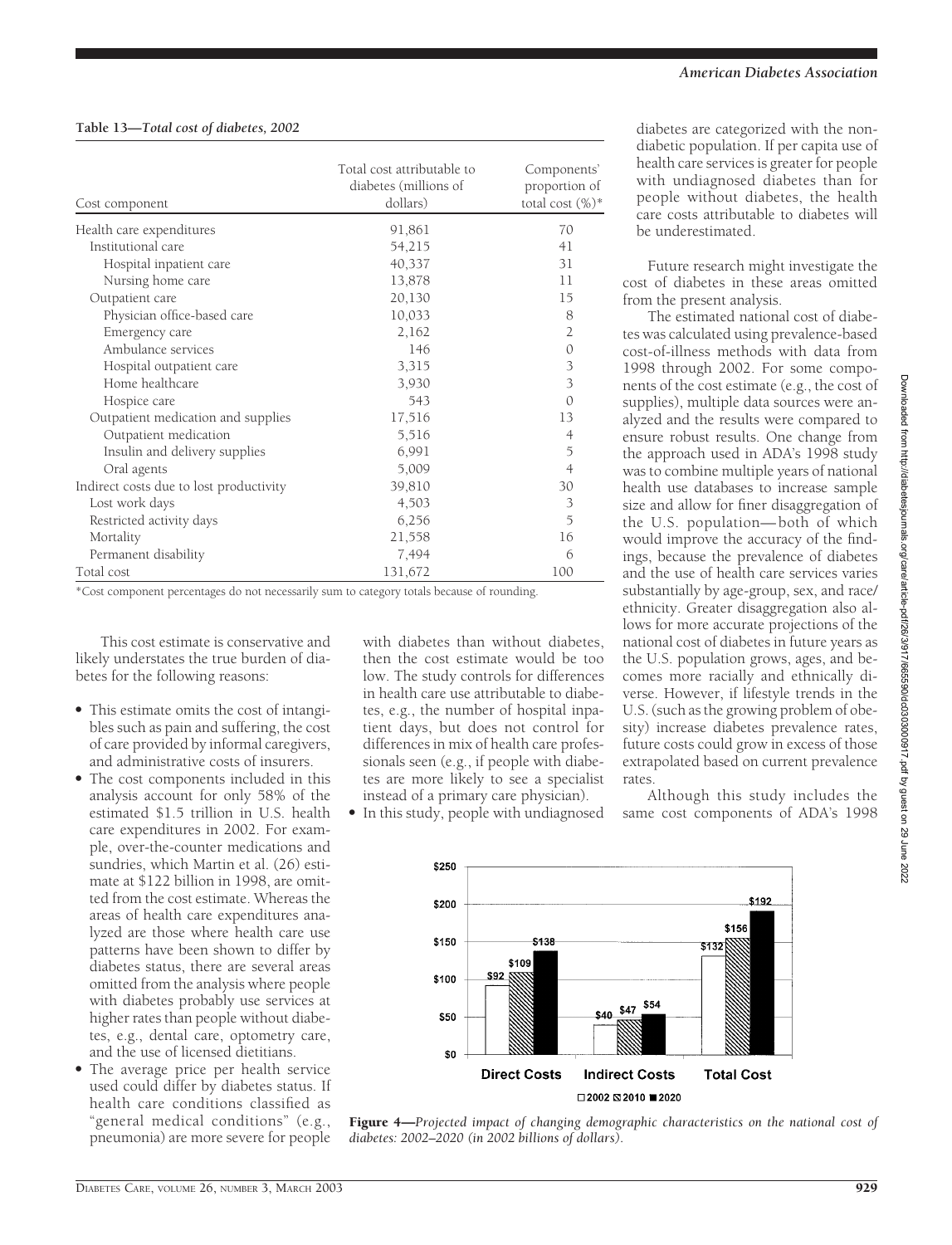#### *Report*

study (2), the change in estimated diabetes-attributed costs between 1997 and 2002 for some cost components reflects a refinement in the cost estimates as opposed to an actual change in true costs. As discussed previously, the 1998 study estimated disability-related costs at \$32.5 billion in 1997, compared with the current study, which estimates disabilityrelated costs at \$7.5 billion. Much of the decrease in attributed costs is the result of using foregone expected *annual* expenditures instead of foregone expected *lifetime* earnings to estimate the pecuniary cost of lost productivity, which may have been an inadvertent overstatement in the previous report. This large decrease in attributed costs is offset by substantially higher cost estimates for certain health care components such as nursing home care, home health care, and physician officebased care.

One factor contributing to the large increase in attributed cost for nursing home care is the higher estimated cost per day in nursing homes (\$169 per day used in this study vs. \$79 per day [\$97 per day in 2002 dollars] used in the 1998 study). This study estimates a much higher cost of home health care services, with an estimated 18% of total U.S. home health care services costs attributed to diabetes compared with an estimated 0.2% of the total U.S. cost of home health care services attributed to diabetes in the 1998 study. Martin et al. (26) estimated national expenditures of approximately \$30 billion for home health care in 1997, compared with the estimate of \$19 billion in the 1998 report (2).

Eliminating or reducing the health problems caused by diabetes through factors such as better access to preventive care, more widespread diagnosis, more intensive disease management, and the advent of new medical technologies could significantly improve the quality of life for people with diabetes and their families, while at the same time potentially reducing national expenditures for health care services and increasing productivity in the U.S. economy.

In conclusion, the cost of diabetes. both direct medical expenditures and the costs of foregone productivity, is estimated to have been \$132 billion in 2002. This represents a substantial cost burden to society and, in particular, to those in-

## **APPENDIX**

| Chronic complications of diabetes                 | ICD-9 MEPS codes            |
|---------------------------------------------------|-----------------------------|
| Neurological symptoms                             |                             |
| Myasthetic syndromes in diseases classified       | 358.1                       |
| elsewhere (amyotrophy)                            |                             |
| Other specified idiopathic peripheral neuropathy  | 356.8                       |
| Mononeuritis of upper and lower limbs             | 354, 355                    |
| Arthropathy associated w/neurological disorders   | 713.5                       |
| (Charcot's arthropathy)                           |                             |
| Peripheral autonomic neuropathy                   | 337.1                       |
| Polyneuropathy in diabetes                        | 357.2                       |
| Neuralgia, neuritis, and radiculitis, unspecified | 729.2                       |
| Diabetes with neurological complications          | 250.6                       |
| Occlusion of cerebral arteries                    | 434                         |
| Hemorrhagic stroke                                | 430-432                     |
| Late effects of cerebrovascular disease           | 438                         |
| Occlusion of stenosis of pre-cerebral arteries    | 433                         |
| Other and ill-defined cerebrovascular disease     | 437                         |
| Acute, but ill-defined, cerebrovascular disease   | 436                         |
| Transient ischemic attack                         | 435                         |
| Peripheral vascular disease                       |                             |
| Atherosclerosis                                   | 440                         |
| Embolism and thrombosis, structure of artery      | 444, 447.1                  |
| Other peripheral vascular disease                 | 443                         |
| Other disorders of circulatory system             | 459                         |
| Phlebitis and thrombophlebitis, portal vein       | 451, 452                    |
| thrombosis, and thrombolism and venous            |                             |
| thrombolism                                       |                             |
| Other venous embolism and thrombolism             | 453                         |
| Varicose veins of lower extremities               | 454                         |
| Gangrene and amputations                          | 785.4, 885–887, 895–897     |
| Chronic ulcer of skin                             | 707                         |
| Cardiovascular disease                            |                             |
| Aortic and other aneurysms                        | 441, 442                    |
| Hypotension                                       | 458                         |
| Angina                                            | 413                         |
| Conduction disorders and cardiac dysrhythmias     | 426-427                     |
| Atherosclerotic cardiovascular disease            | 429.2                       |
| Cardiomegaly                                      | 429.3                       |
| Cardiomyopathy                                    | 425                         |
| Other acute and subacute forms of ischemic        | 411                         |
| heart disease                                     |                             |
| Heart failure                                     | 428                         |
| Diabetes w/peripheral circulatory disorders       | 250.7                       |
| Myocardial degeneration                           | 429.1                       |
| Myocardial infarction                             | 410, 412                    |
| Other chronic ischemic heart disease              | 414                         |
| Hypertension                                      | 401-405                     |
| Renal Complications                               |                             |
| Infections of kidney                              | 590                         |
| Other disorders of bladder                        | 596                         |
| Cystitis                                          | 595                         |
| Renal sclerosis, unspecified                      | 587                         |
| Glomerulonephritis, nephrotic syndrome,           | 580-583                     |
| nephritis, nephropathy                            |                             |
| Proteinuria                                       | 791.0                       |
|                                                   | Continued on following page |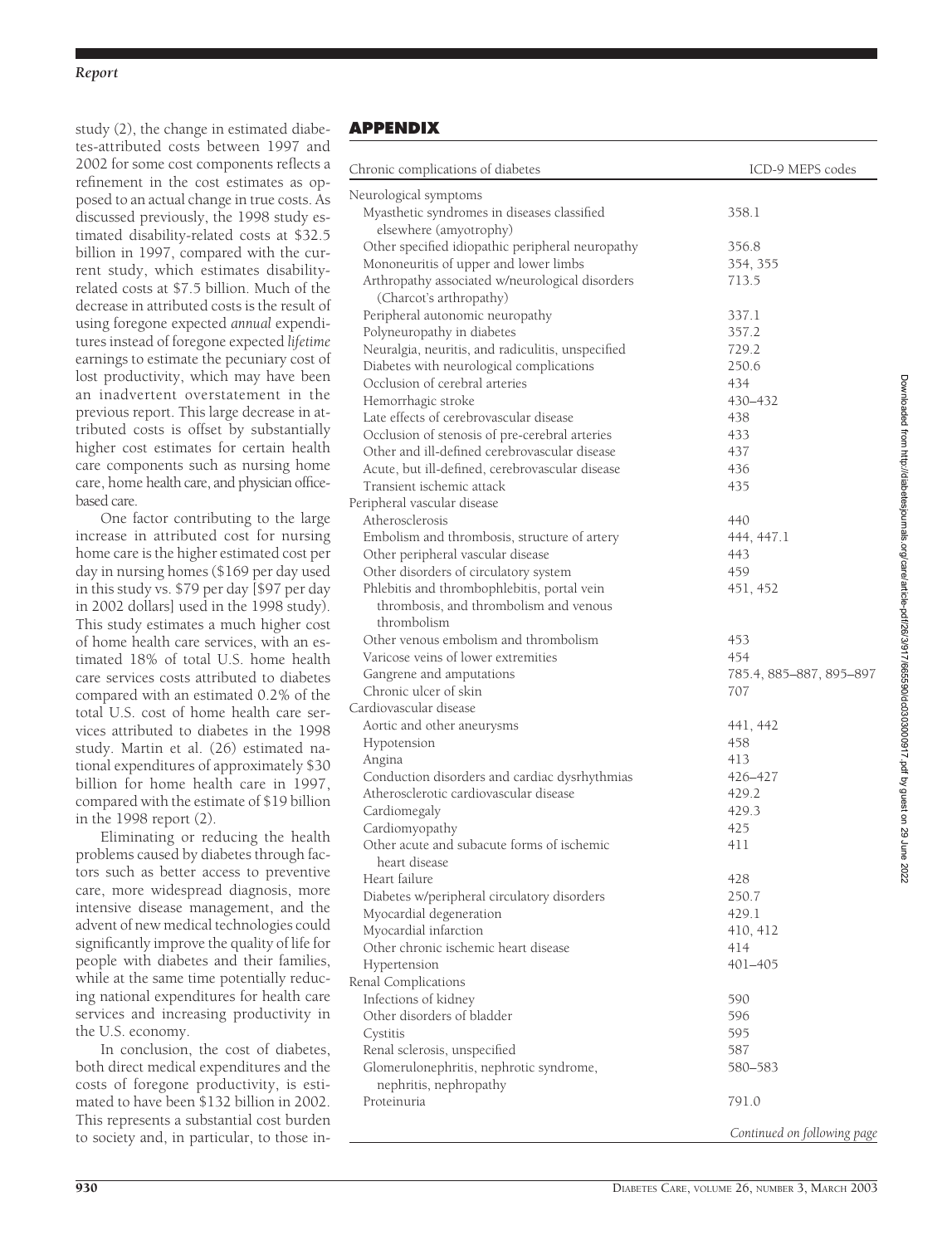#### *Appendix continued*

|                                                  | ICD-9 MEPS codes |
|--------------------------------------------------|------------------|
| Chronic complications of diabetes                |                  |
| Renal failure and its sequelae                   | 584, 586, 588    |
| Other disorders of kidney and ureter             | 593              |
| Urinary tract infection                          | 599.0            |
| Diabetes and renal complications                 | 250.4            |
| Chronic renal failure (end-stage renal disease)  | 585              |
| Endocrine/metabolic complications                |                  |
| Dwarfism-obesity syndrome                        | 259.4            |
| Glycogenosis and galactosemia                    | 271.0, 271.1     |
| Disorders of iron metabolism                     | 275.0            |
| Hypercholesterolemia                             | 272.0            |
| Hyperchylomicronemia                             | 272.3            |
| Hyperkalemia                                     | 276.7            |
| Hypertriglyceridemia                             | 272.1            |
| Macroglobulinemia                                | 273.3            |
| Lancereaux's disease                             | 261              |
| Lipidoses                                        | 272.7            |
| Other specified endocrine disorders              | 259.8            |
| Other and unspecified hyperlipidemia             | 272.4            |
| Mixed hyperlipidemia                             | 272.2            |
| Renal glycosuria                                 | 271.4            |
| Ophthalmic complications                         |                  |
| Other retinal disorders                          | 362              |
| Vascular disorders of the iris and ciliary body  | 364.0, 364.4     |
| Disorders of the optic nerve and visual pathways | 377              |
| Diabetes with ophthalmic complications           | 250.5            |
| Cataract                                         | 366              |
| Glaucoma                                         | 365              |
| Visual disturbance, low vision, blindness        | 368-369          |
| Other complications                              |                  |
| Bacteremia, bacterial infection, Coxsackie virus | 079.2, 790.7     |
| Candidiasis of skin and nails                    | 112.3            |
| Chronic osteomyelitis of the foot                | 730.17           |
| Other and unspecified noninfectious              | 558.9            |
| gastroenteritis and colitis                      |                  |
| Impotence of organic origin                      | 607.84           |
| Infective otitis externa                         | 380.1            |
| Degenerative skin disorders                      | 709.3            |
| Candidiasis of vulva and vagina                  | 112.1            |
| Cellulitis                                       | 681, 682         |
| Diabetes with other specified manifestations     | 250.8            |
| Diabetes with unspecified complication           | 250.9            |
| Other bone involvement in disease classified     | 731.8            |
| elsewhere                                        |                  |

ICD-9, *International Classification of Diseases, Ninth Revision*.

dividuals with diabetes and their families. Nevertheless, this estimate is conservative and probably underestimates the true cost of the disease.

**Acknowledgments**— Support for this study was provided by ADA, the National Institute of Diabetes and Digestive and Kidney Diseases, and the ADA Industry Advisory Council.

#### **References**

- 1. U.S. Bureau of the Census: *Population Projections*.Availablefromhttp://www.census. gov/population/www/projections/popproj. html. Accessed October 2002
- 2. American Diabetes Association: Economic consequences of diabetes mellitus in the U.S. in 1997.*Diabetes Care* 21:296– 309, 1998
- 3. American Diabetes Association:*Direct and*

*Indirect Costs of Diabetes in the United States in 1992.* Alexandria, VA, American Diabetes Association, 1993

- 4. Karter AJ, Ferrara A, Liu JY, Moffet HH, Ackerson LM, Selby JV: Ethnic disparities in diabetic complications in an insured population. *JAMA* 287:2519–2527, 2002
- 5. Kiplinger. *Retirement Report*. Available from http://www.kiplinger.com/retreport/ archives/2000/September/living2.htm. Accessed October 2002
- 6. Hospice Association of America: *Hospice Facts and Statistics*. Available from http:// www.nahc.org/Consumer/hpcfacts.pdf. Accessed October 2002
- 7. Social Security Administration: *Annual Statistical Report on the Social Security Disability Insurance Program, 2000*. The Office of Policy, Social Security. Available from http://www.ssa.gov/statistics/di\_asr/ 2000/index.html. Accessed October 2002
- 8. Social Security Administration: *Persons Receiving SSDI Benefits on the Basis of Disability, by Specified Disease, 2000*. Washington, DC, The Office of Policy, Social Security, 2000
- 9. LifeClinic: *Insulin Delivery*. Available from http://www.lifeclinic.com/focus/diabetes/ supply\_syringes.asp. Accessed October 2002
- 10. LifeClinic. *Insulin*. Available from http:// www.lifeclinic.com/focus/diabetes/supply\_ insulin.asp. Accessed October 2002
- 11. Fertig BJ, Simmons DA, Martin DB: Therapy for diabetes. In *Diabetes in America*. 2nd ed. Harris MI, Cowie CC, Stern MP, Boyko EJ, Reiber GE, Bennett PH, Eds. Washington, DC, U.S. Govt. Printing Office, 1995 (NIH publ. no. 95-1468), p. 519–540
- 12. Frost & Sullivan: *U.S. Diabetes Delivery Systems Markets*. New York, Frost & Sullivan, 2001
- 13. *Red Book: Drug Topics*. Montvale, NJ, Medical Economics Company, 2002
- 14. AllegroMedical: *Needles & Syringes*. Available from http://www.allegromedical.com/ Home/Subcategory.asp?C=520&S=3631. Accessed October 2002
- 15. MiniMed. *Test Strips*. Available from http: //www.minimedstore.com/test-strips. html. Accessed October 2002
- 16. Luna B, Feinglos MN: Oral agents in the management of type 2 diabetes mellitus. *Am Fam Physician* 63:1747–1756, 2001
- 17. Centers for Disease Control and Prevention: *Diabetes Surveillance 1997*. Atlanta, GA, U.S. Department of Health and Human Services, 1997
- 18. National Institute of Diabetes and Digestive and Kidney Diseases: *Diabetes in America*. 2nd ed. Harris MI, Cowie CC, Stern MP, Boyko EJ, Reiber GE, Bennett PH, Eds. Washington, DC, U.S. Govt. Printing Office, 1995 (NIH publ. no. 95- 1468)